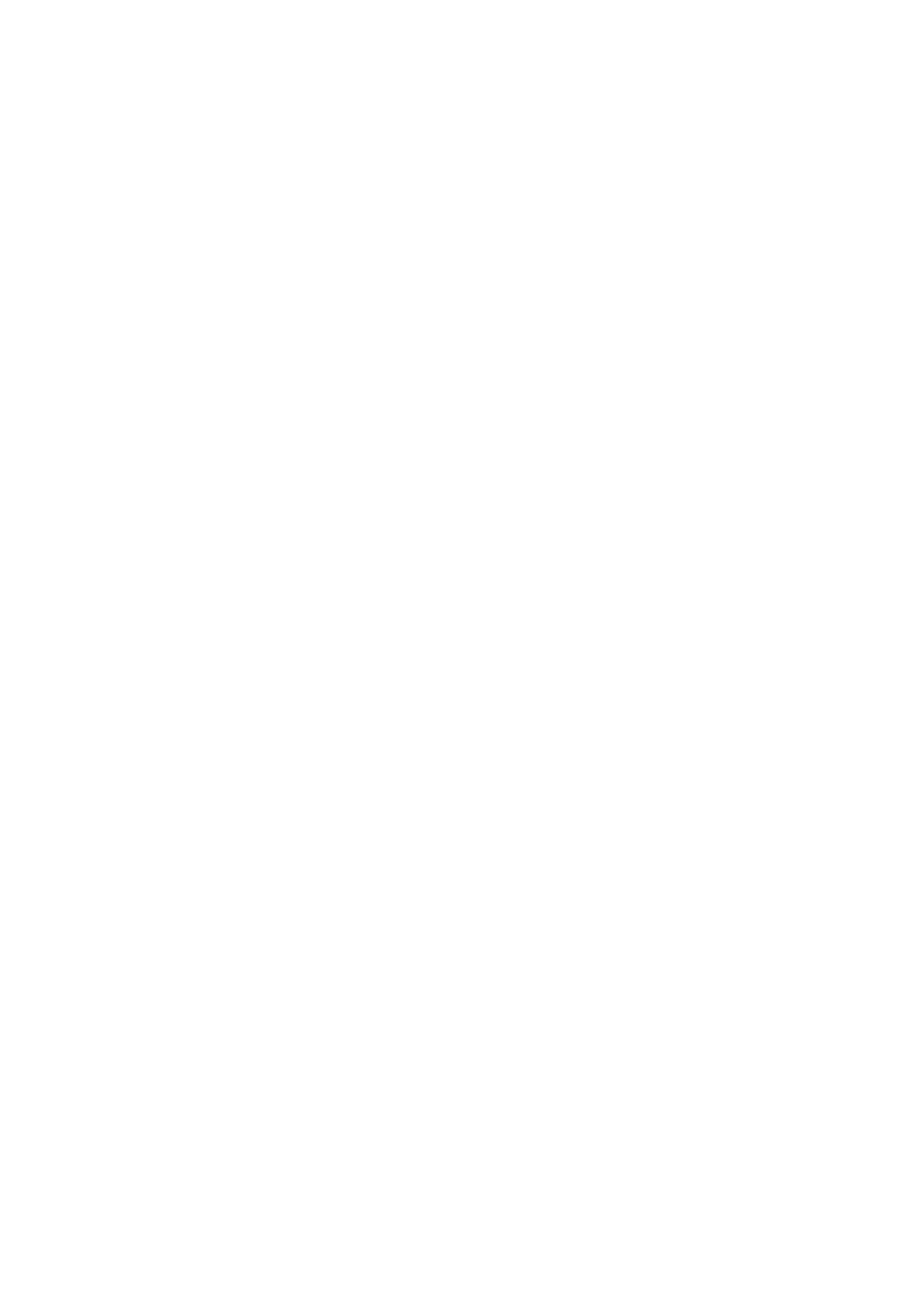#### **DIRECTORATE GENERAL FOR INTERNAL POLICIES**

## **POLICY DEPARTMENT C: CITIZENS' RIGHTS AND CONSTITUTIONAL AFFAIRS**

**PETITIONS**

# **Openness, Transparency and the Right of Access to Documents in the EU**

# **IN-DEPTH ANALYSIS**

#### **Abstract**

Upon request of the PETI Committee, the Policy Department on Citizens' Rights and Constitutional Affairs commissioned the present analysis, which examines the situation in relation to openness, transparency, access to documents and information in the EU. Case law and developments in the jurisprudence of the CJEU are examined, notably for legislative documents, documents relating to administrative proceedings, to Court proceedings, infringement proceedings and EU Pilot cases, protection of privacy and international relations. Current and future challenges, as well as conclusions and policy recommendations are set out, in order to ensure compliance with the Treaties' and Charter of Fundamental Rights' requirements aimed at enhancing citizens' participation in the EU decision-making process, and consequently stronger accountability and democracy in the EU.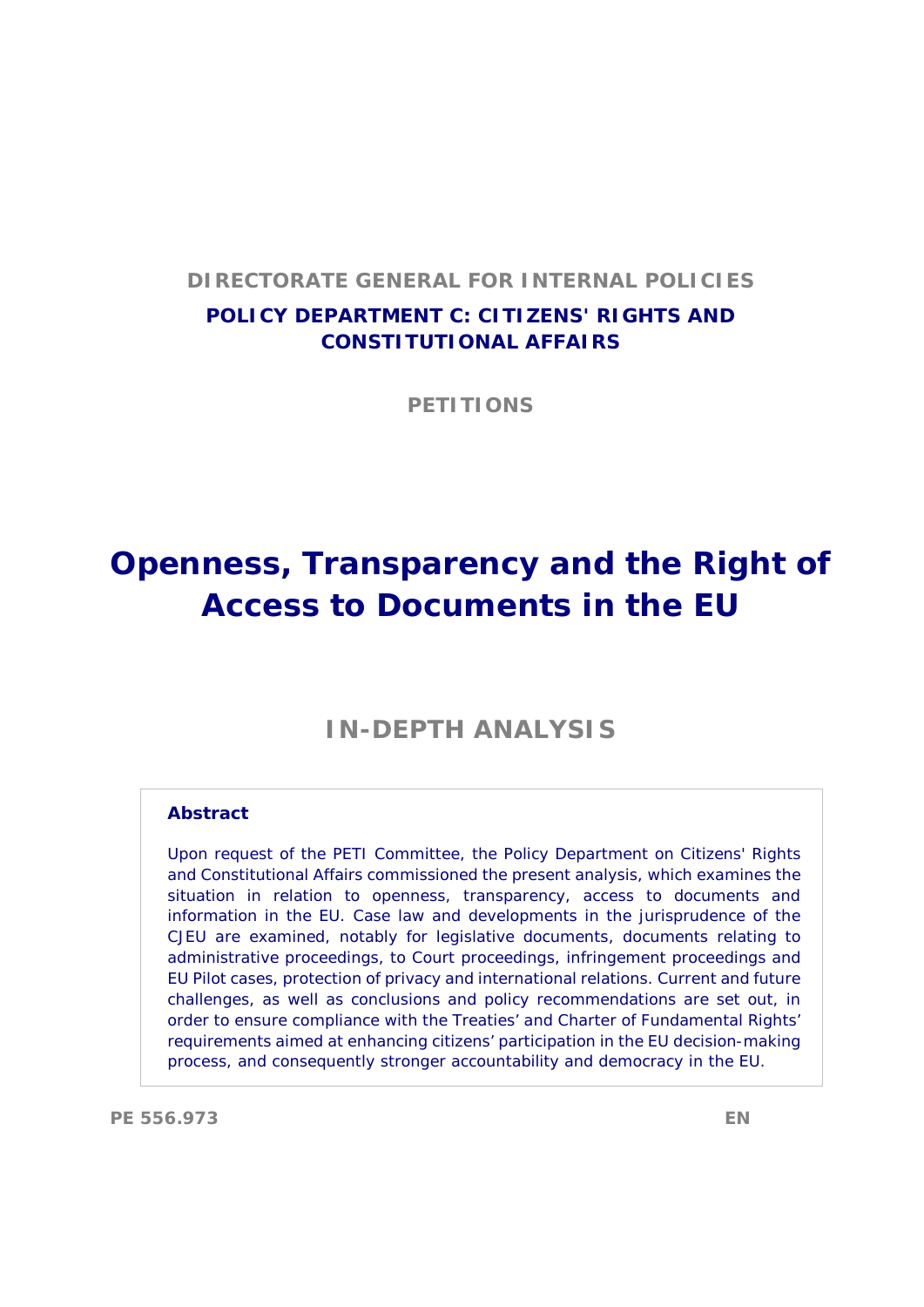#### **ABOUT THE PUBLICATION**

This research paper was requested by the European Parliament's Committee on Petitions and commissioned, supervised and published by the Policy Department for Citizens' Rights and Constitutional Affairs.

Policy departments provide independent expertise, both in-house and externally, to support European Parliament committees and other parliamentary bodies in shaping legislation and exercising democratic scrutiny over EU external and internal policies.

To contact the Policy Department for Citizens' Rights and Constitutional Affairs, or to subscribe to its newsletter, please write to: poldep-citizens@europarl.europa.eu

#### **Research Administrators Responsible**

Ottavio MARZOCCHI Policy Department C: Citizens' Rights and Constitutional Affairs European Parliament B-1047 Brussels E-mail: poldep-citizens@europarl.europa.eu

#### **Editorial Assistant**

Ginka TSONEVA Policy Department C: Citizens' Rights and Constitutional Affairs

#### **AUTHORS**

Deirdre CURTIN, Professor of European Law, European University Institute of Florence Päivi LEINO-SANDBERG, Professor of EU Law, University of Helsinki

#### **LINGUISTIC VERSIONS**

Original: EN

Manuscript completed in June, 2016 © European Union, 2016

This document is available on the internet at: http://www.europarl.europa.eu/supporting-analyses

#### **DISCLAIMER**

The opinions expressed in this document are the sole responsibility of the author and do not necessarily represent the official position of the European Parliament.

Reproduction and translation for non-commercial purposes are authorised, provided the source is acknowledged and the publisher is given prior notice and sent a copy.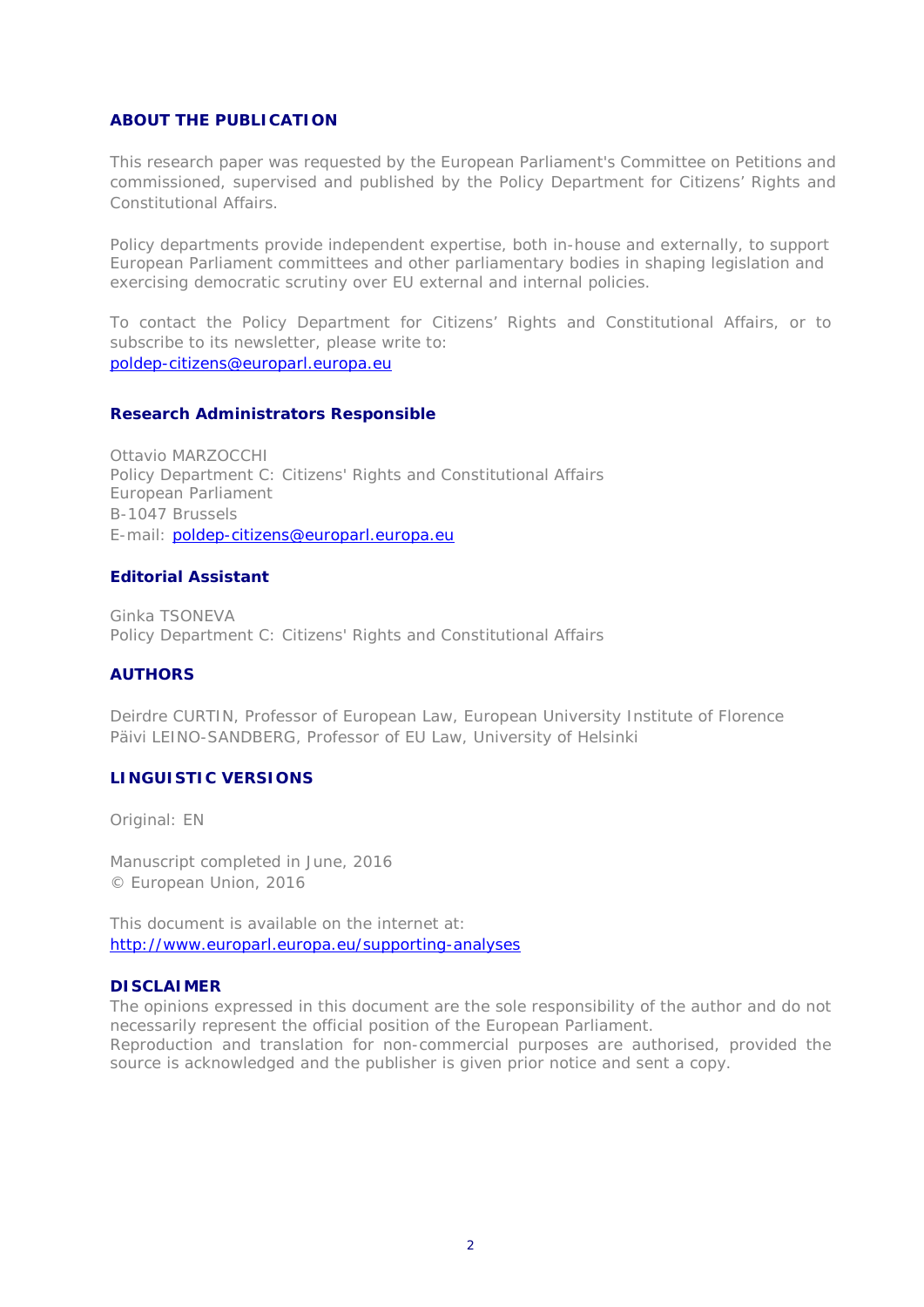# **CONTENTS**

|  | 1. OPENNESS, TRANSPARENCY AND THE RIGHT TO ACCESS DOCUMENTS |                |
|--|-------------------------------------------------------------|----------------|
|  | <b>IN THE EU</b>                                            | 4              |
|  | 2. CASE LAW AND DEVELOPMENTS IN JURISPRUDENCE               | 6              |
|  | 2.1. Legislative documents                                  | $\overline{7}$ |
|  | 2.2. Documents relating to administrative proceedings       | 9              |
|  | 2.3. Documents relating to Court proceedings                | 12             |
|  | 2.4. Infringement proceedings and EU Pilot cases            | 14             |
|  | 2.5. Protection of privacy                                  | 16             |
|  | 2.6. International relations                                | 19             |
|  | <b>3. CURRENT AND FUTURE CHALLENGES</b>                     | 22             |
|  | 4. CONCLUSIONS AND POLICY RECOMMENDATIONS                   | 26             |

 $\_$  , and the set of the set of the set of the set of the set of the set of the set of the set of the set of the set of the set of the set of the set of the set of the set of the set of the set of the set of the set of th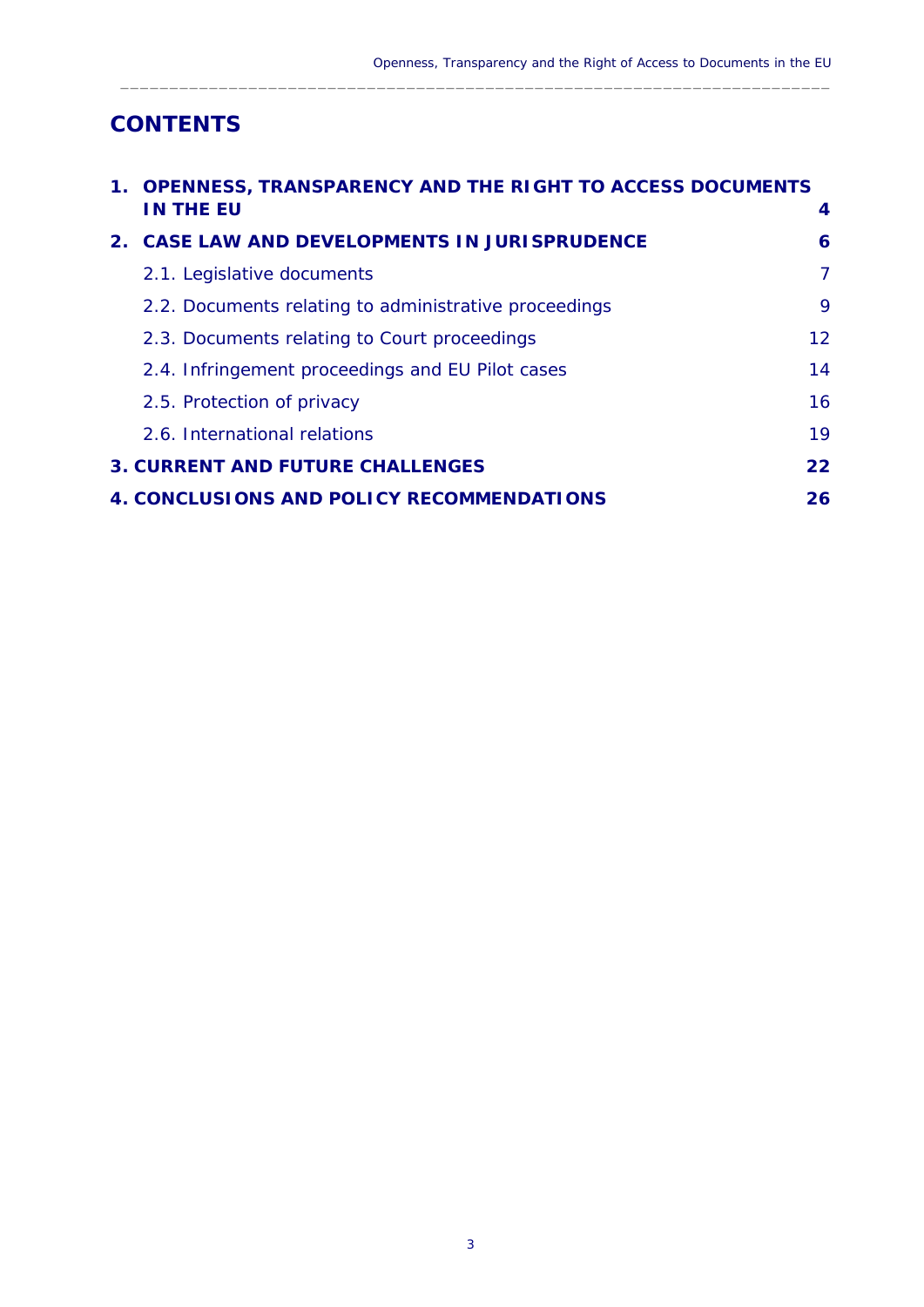# <span id="page-5-0"></span>**1. OPENNESS, TRANSPARENCY AND THE RIGHT TO ACCESS DOCUMENTS IN THE EU**

**\_\_\_\_\_\_\_\_\_\_\_\_\_\_\_\_\_\_\_\_\_\_\_\_\_\_\_\_\_\_\_\_\_\_\_\_\_\_\_\_\_\_\_\_\_\_\_\_\_\_\_\_\_\_\_\_\_\_\_\_\_\_\_\_\_**

The Treaty of Lisbon, in force since December 2009, includes a number of reforms emphasising open-decision making, citizen participation and the role of transparency and good administration in building up the democratic credentials of the European Union (EU). As regards democratic decision-making and transparency in particular, a specific Title in the Treaty on the European Union (TEU) now includes a number of core provisions on democratic principles, applicable in all areas of Union action. They underline the principle of representative democracy through the European Parliament, representing the citizens directly at Union level, and through the governments forming the European Council and the Council and that are democratically accountable either to their national parliaments, or to their citizens.[1](#page-5-1) Even participatory democracy enjoys a pivotal role in the new Treaty framework; in order to guarantee the right of 'every citizen' to 'participate in the democratic life of the Union', the Treaty establishes that '[d]ecisions shall be taken as openly and as closely as possible to the citizen' and that both citizens and representatives should be given opportunities to 'make known and publicly exchange their views in all areas of Union action'[.2](#page-5-2) These provisions have a linkage both with the new citizens' initiative<sup>[3](#page-5-3)</sup> and with Article 15 TFEU, which places the legislature under an obligation to act publicly, and establishes that citizens have the right to access documents held by all Union institutions, bodies and agencies. The right of access to documents, and its nature as a fundamental right, is further emphasised by Article 42 of the EU Charter of Fundamental Rights, which now enjoys 'the same legal value as the Treaties'.<sup>[4](#page-5-4)</sup>

In practice, open decision-making is to a large extent realised through the right of the general public to access documents. Regulation No 1049/2001 on public access to documents held by the EU institutions (Access Regulation),<sup>[5](#page-5-5)</sup> builds on the principle of 'widest possible access', and has together with case law been instrumental in operationalising the right of citizen access by establishing procedures and standards for the exercise of their democratic rights. All documents held by the European Parliament, Council and Commission are public, as the main principle, but certain public and private interests are protected through specific exceptions under Article 4. But as exceptions derogate from the principle of the widest possible public access to documents, they must, according to established case-law, be interpreted and applied narrowly.<sup>[6](#page-5-6)</sup>

Article 15(3) TFEU extends the public right of access to documents of all the Union institutions, bodies, offices and agencies. The Court of Justice, the European Central Bank and the European Investment Bank are subject to this provision only when exercising their administrative tasks. The original 2001 Regulation only directly applies to the European Parliament, the Council, and the Commission. However, its application has been extended to the agencies by virtue of a specific provision in their respective founding acts. Furthermore, a number of institutions and bodies have adopted voluntary acts laying down rules on access to their documents which are identical or similar to Regulation No 1049/2001.

<span id="page-5-1"></span> $1$  Article 10(1) and (2) TEU.

<span id="page-5-2"></span><sup>2</sup> Article 10(3) TEU, Article 11 TEU.

<span id="page-5-3"></span><sup>&</sup>lt;sup>3</sup> See Regulation No 211/2011 on the citizens' initiative, OJ L [2011] 65/1.

<span id="page-5-4"></span><sup>4</sup> Article 6(1) TEU.

<span id="page-5-5"></span><sup>5</sup> Regulation (EC) No 1049/2001 of the European Parliament and of the Council of 30 May 2001 regarding public access to European Parliament, Council and Commission documents, OJ L 145/43.

<span id="page-5-6"></span><sup>6</sup> See e.g. C-280/11 P *Council v Access Info Europe* para 30 and the case law quoted in the paragraph.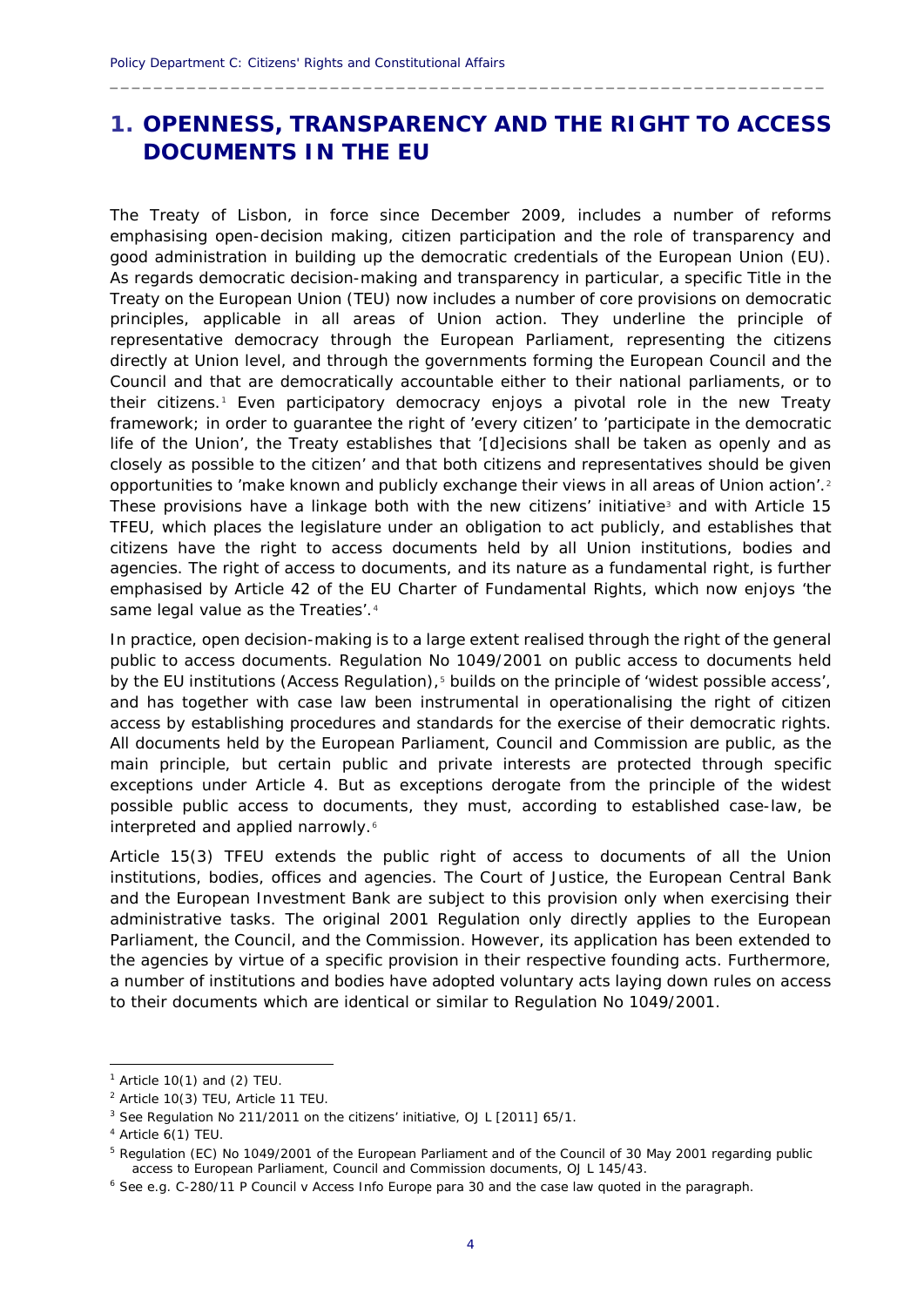It has been 15 years since the adoption of Regulation No 1049/2001. In the same time frame the Commission and the Council set about adopting internal rules based on their rules of procedure on security and other classifications for documents. Such rules continue to exist in amended form today and exist alongside the legislative rules on access to documents.

 $\_$  , and the set of the set of the set of the set of the set of the set of the set of the set of the set of the set of the set of the set of the set of the set of the set of the set of the set of the set of the set of th

Discussions on the reform of Regulation No 1049/2001 have been pending since 2008.[7](#page-6-0) While one would think that the tendency was – in line with the recent Treaty reforms – to strengthen the rights of citizens further, in fact the opposite seems to be the case, with discussions on reform mainly circulating around new ways to limit citizen access,<sup>[8](#page-6-1)</sup> many of them in rather fundamental ways that seem to be at odds with the letter of the Treaties. These discussions bear witness to what seems to be a change of paradigm and priorities. The tendency since the Treaty of Maastricht has been to strengthen the rights of citizens, $9$  now this objective seems lees squarely at the forefront of either the policy agenda or actual institutional practice. Staffan Dahllöf, a journalist specialising in freedom of information, describes the situation as follows:

*The voices asking for openness and citizen's involvement are today weaker and fewer than they were when the present rules were decided in 2001 - at least amongst the Member State governments, and definitely in the Commission. It's more like the Empire strikes back.*[10](#page-6-3)

Since there is a complete impasse in the legislative procedure (already for a very long time) on amending the 2001 Regulation, the role of the CJEU is very much centre-stage with litigants attempting to challenge a range of embedded secretive practices across a range of institutions and tasks.<sup>[11](#page-6-4)</sup> From a democratic point of view this can be considered problematic as it shifts responsibility from the EU legislator to the courts who cannot re-design the system in the required manner but deal with issues on a case by case basis, as and when they are brought before it. The same applies to the European Ombudsman, although her work is increasingly significant in bringing specific secretive practices to light and tackling them both on a case by case basis and more structurally through a growing number of own initiative enquiries. Keeping in mind Dahllöf's accurate observation quoted above, opening negotiations on the reform of Regulation No 1049/2001 naturally brings with it a risk of discussions leading to a further tightening of the EU transparency regime. The current Commission is not necessarily positively disposed to increasing transparency (as evidenced in legal observations before the CJEU in particular), and it has the backup of the majority of Member States in the Council. Despite this, we think that there should be an open discussion about the possibilities of increasing openness. If this proves to be impossible, the Parliament can always block any reform that could result in negative outcomes or a levelling down.

In this note we discuss recent developments in jurisprudence and the challenges that currently exist in the application of the Regulation No 1049/2001 with a focus on public access by citizens. We conclude with a number of policy recommendations for consideration.

<span id="page-6-0"></span> <sup>7</sup> See e.g. Ian Harden, 'The Revision of Regulation 1049/2001 on Public Access to Documents', 15(2) European Public Law (2009) 239-256.

<span id="page-6-1"></span><sup>&</sup>lt;sup>8</sup> See the open letter by Beatrice Ask, Minister for Justice, Sweden and Anna-Maja Henriksson, Minister of Justice, Finland, published a[t http://www.wobbing.eu/sites/default/files/Open%20letter.pdf.](http://www.wobbing.eu/sites/default/files/Open%20letter.pdf)

<span id="page-6-2"></span><sup>9</sup> For one account of the EU's transparency development so far, see Deirdre Curtin, 'Judging EU Secrecy', Cahiers de Droit Européen, 2012 (2) 459 – 490.

<span id="page-6-3"></span><sup>&</sup>lt;sup>10</sup> Staffan Dahllöf, 'Guide to the battle of transparency – UPDATED', 09/06/2012, available at the EU wobbing website [http://www.wobbing.eu/news/guide-battle-transparency-%E2%80%93-updated.](http://www.wobbing.eu/news/guide-battle-transparency-%E2%80%93-updated) On the varying positions of the Member States to the reform process, see M.Z. Hillebrandt, D.M. Curtin and A.J. Meijer, 'Transparency in the EU Council of Ministers: An Institutional Analysis', 20(1) European Law Journal, 2014, 1- 20.

<span id="page-6-4"></span><sup>11</sup> For a discussion, see Päivi Leino, "Transparency, Participation and EU Institutional Practice: An Inquiry into the Limits of the 'Widest Possible'", EUI Working Paper (LAW 3/2014).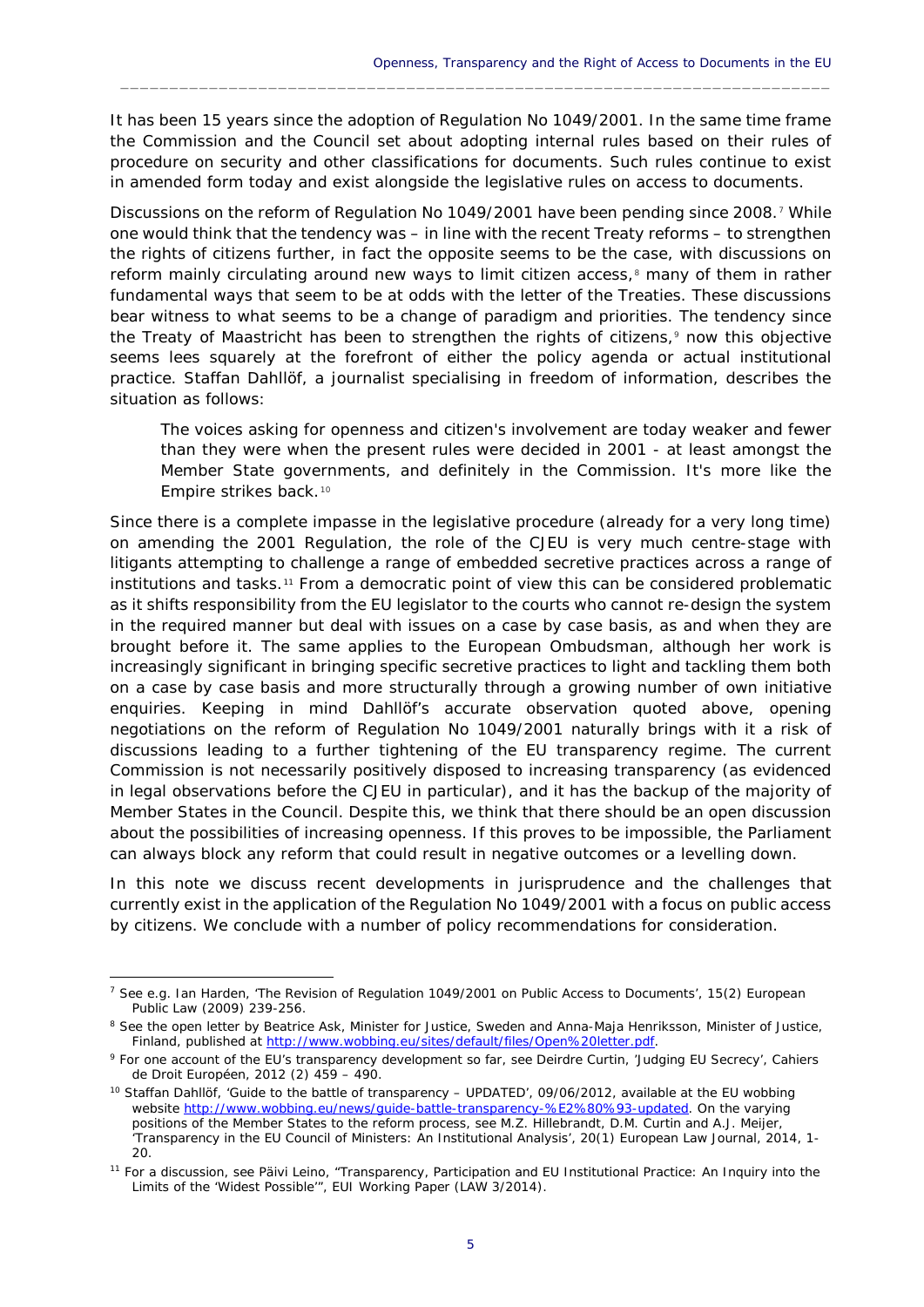# <span id="page-7-0"></span>**2. CASE LAW AND DEVELOPMENTS IN JURISPRUDENCE**

**\_\_\_\_\_\_\_\_\_\_\_\_\_\_\_\_\_\_\_\_\_\_\_\_\_\_\_\_\_\_\_\_\_\_\_\_\_\_\_\_\_\_\_\_\_\_\_\_\_\_\_\_\_\_\_\_\_\_\_\_\_\_\_\_\_**

An analysis of the case law of the CJEU over the past decade can largely be positive with a number of very key judgments finding in favour of those challenging secretive practices, with the Court adopting a constitutional and wide democratic perspective on the salience of the principle of access to documents for citizens. In its case-law, the CJEU has in principle required that documents should be examined one-by-one in accordance with the basic principle of the Regulation stemming from Article 4(6). When assessing possible harm to the interests protected by the Regulation, the risk of that interest being undermined must be reasonably foreseeable and not purely hypothetical.<sup>[12](#page-7-1)</sup>

Another significant question discussed in recent case law relates to the 'public interest' test included in the exceptions under Article  $4(2)$  and  $4(3)$  of the Regulation<sup>[13](#page-7-2)</sup> requiring the institution to balance the possible harm with the public interest in disclosure and consider whether access could still be granted despite some harm to the protected interests. The Court has constructed a three-stage test requiring the institution to first identify and verify the parts of the document that contain information covered by an exception; then examine whether disclosure of the parts of the document would undermine an interest; and thirdly, when a public interest test applies to the exception if there is an overriding public interest justifying the disclosure.<sup>[14](#page-7-3)</sup> However, it is difficult to identify a case where the Court would have been convinced about the existence of a public interest in disclosure that would have effectively reversed the outcome, even if attempts have been made for example in relation to environmental matters (*LPN* case), the use of public funds (*Dennekamp*), the protection of public health (*Spirlea*) and constitutional issues (*Besselink*). Therefore, the difference to the exceptions laid down by Article 4(1), where no public interest test is required, is not particularly remarkable. In relation to the Article 4(1) exceptions the Court has stood very firm that no consideration of a possible public interest in disclosure needs to be considered. [15](#page-7-4) Recent case law includes in particular examples relating to the protection of privacy and international relations, to be further discussed below.

The CJEU in recent case law is re-enforcing a questionable distinction between documents relating to legislative procedures and other documents. In addition to legislative documents, our focus in this briefing note is on administrative documents (including documents relating to infringement and EU Pilot procedures), Court pleadings and documents relating to international relations. In addition, we consider the balance between transparency and data protection in the Courts' recent case law. The institutions under challenge, in particular the Commission and the Council have continued to resist efforts to get them to change practices and to challenge (and even re-challenge) cases they lose at first instance or even on appeal.

Court jurisprudence also demonstrates that in many instances the Access Regulation, intended to secure the right of the general public to gain access to documents held by the institutions, is in practice frequently used by parties to individual administrative or judicial proceedings. This demonstrates that privileged access – which parties should enjoy in relation to their own file and specifically protected under Article 41 of the Charter of Fundamental

<span id="page-7-1"></span> <sup>12</sup> Ibid, paras 37-38, 40 and 44.

<span id="page-7-2"></span> $13$  The Article 4(2) exceptions involving the public interest test include the protection of commercial interests of a natural or legal person, including intellectual property; court proceedings and legal advice; and the purpose of inspections, investigations and audits. In addition, the Article 4(3) 'space to think' exception includes the test.

<span id="page-7-3"></span><sup>14</sup> Joined Cases C-39/05 P and C-52/05 P Sweden and Turco v Council EU:C:2008:374, para 43, in relation to legal advice.

<span id="page-7-4"></span> $15$  The Article 4(1) exceptions include the public interest as regards public security, defence and military matters, international relations, the financial, monetary or economic policy of the Community or a Member State; and the privacy and the integrity of the individual, in particular in accordance with Community legislation regarding the protection of personal data.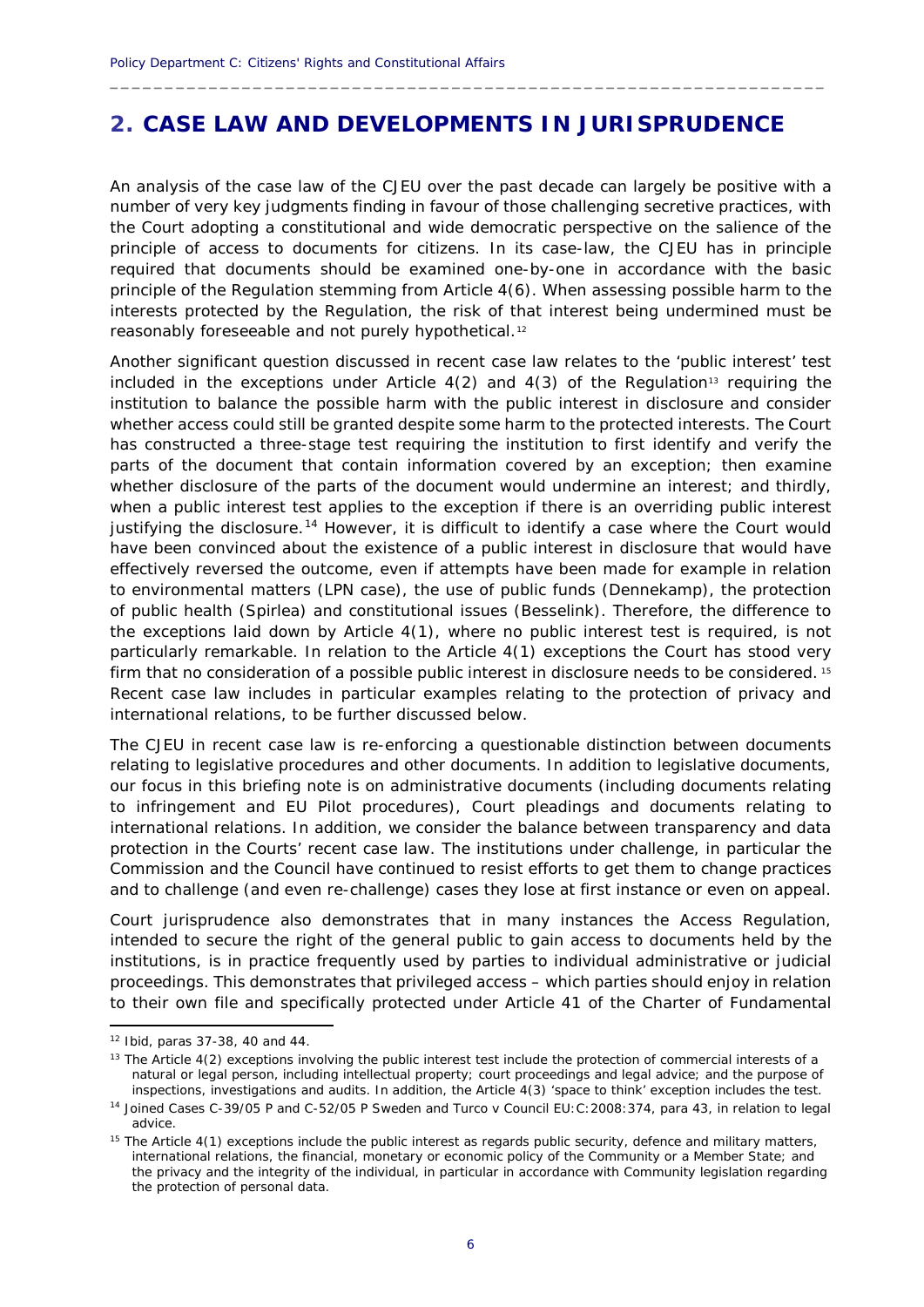Rights is currently not secured in Union legislation. This matter should be addressed on a horizontal basis by the Regulation on Administrative Procedure to be adopted on the basis of Article 298 TFEU.[16](#page-8-1)

 $\_$  , and the set of the set of the set of the set of the set of the set of the set of the set of the set of the set of the set of the set of the set of the set of the set of the set of the set of the set of the set of th

#### <span id="page-8-0"></span>**2.1. Legislative documents**

The main principle in the Treaty of Lisbon is clear: the Council and the European Parliament are to legislate in the open. The last sentence of Article 15 TFEU also places the European Parliament and the Council under an obligation to ensure the publication of the documents relating to the legislative procedures. Under the Treaty of Lisbon, legislative matters are defined with reference to the applicable decision-making procedure, either the ordinary or special legislative one, and not the effects or title of the acts. For the Council's part this means that it meets 'in public when it deliberates and votes on a draft legislative act', in practice through the Council's internet site 'by audiovisual means, notably in an overflow room and through broadcasting in all official languages […] using videostreaming'.[17](#page-8-2) Open meetings have a linkage with access to documents, since documents submitted to the Council open sessions and the relevant minutes are made public.

Regulation No 1049/2001 has not been updated since the entry into force of the Lisbon Treaty, but it does include some references to legislative documents. Article 12 relates to direct access in electronic form or through a register. Its paragraph 2 establishes that '[in particular, legislative documents, that is to say, documents drawn up or received in the course of procedures for the adoption of acts which are legally binding in or for the Member States, should, subject to Articles 4 and 9, be made directly accessible'. In practice this entails that legislative documents should become accessible automatically, and not only following a specific request. Article 12 of the Regulation links with paragraph 6 of the preamble, which stipulates that

*Wider access should be granted to documents in cases where the institutions are acting in their legislative capacity, including under delegated powers, while at the same time preserving the effectiveness of the institutions' decision-making process. Such documents should be made directly accessible to the greatest possible extent.*

These provisions were subject to the Court's jurisprudence already pre-Lisbon, most notably in its landmark ruling in *Turco,* which clearly lays down the main principle of public access and its linkage with the principle of democracy:

*it is for the Council to balance the particular interest to be protected by non-disclosure of the document concerned against, inter alia, the public interest in the document being made accessible in the light of the advantages stemming […] from increased openness, in that this enables citizens to participate more closely in the decisionmaking process and guarantees that the administration enjoys greater legitimacy and is more effective and more accountable to the citizen in a democratic system. Those considerations are clearly of particular relevance where the Council is acting in its legislative capacity [...]. Openness in that respect contributes to strengthening democracy by allowing citizens to scrutinize all the information which has formed the basis of a legislative act. The possibility for citizens to find out the considerations* 

<span id="page-8-1"></span><sup>&</sup>lt;sup>16</sup> See P Leino, "Efficiency, citizens and administrative culture. The politics of good administration in the EU", 4 *European Public Law* (2014) 681-710.

<span id="page-8-2"></span><sup>&</sup>lt;sup>17</sup> Council Decision of 1 December 2009 adopting the Council's Rules of Procedure, OJ L 325/35. See in particular, Article 7 'Legislative procedure and openness'.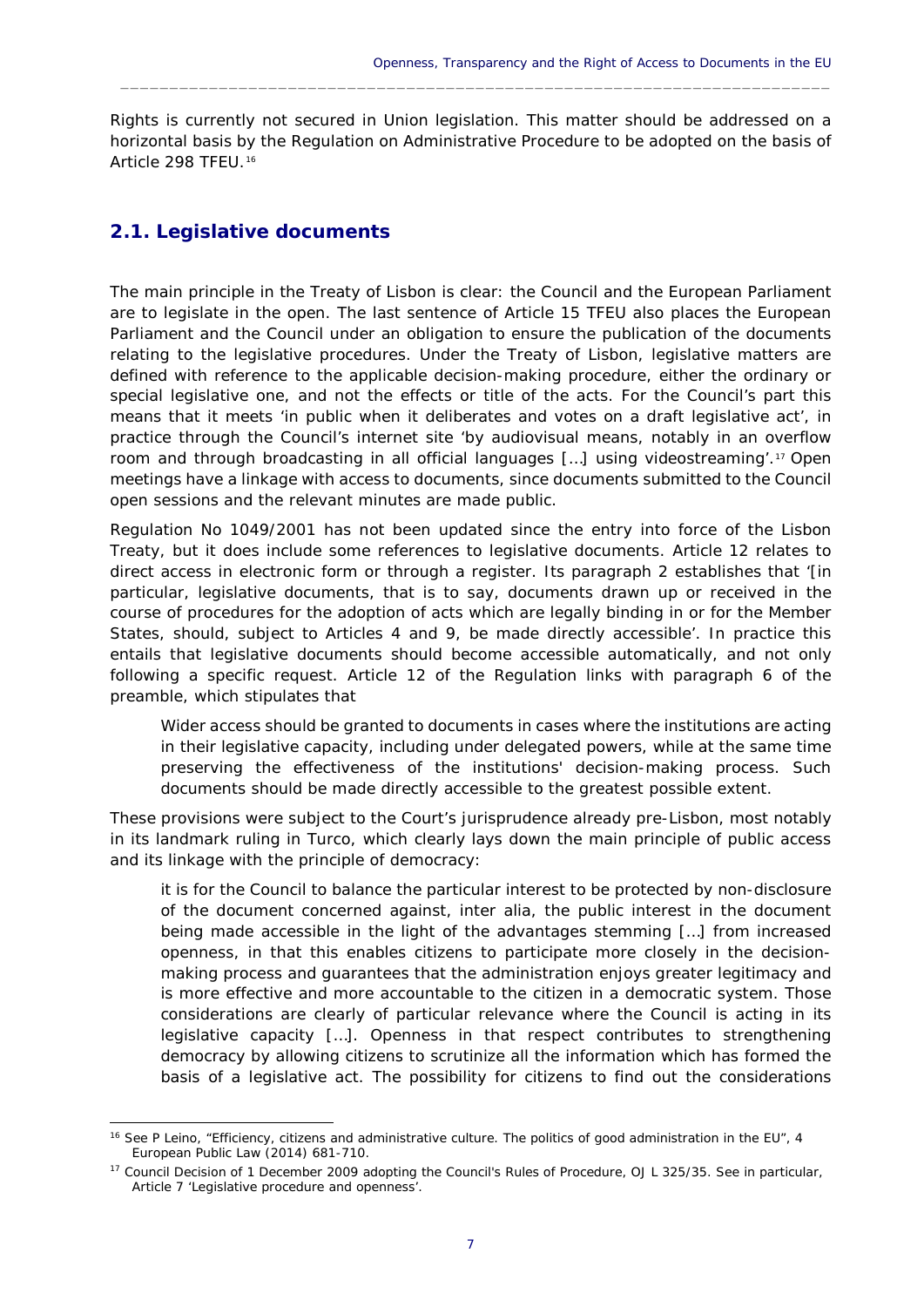*underpinning legislative action is a precondition for the effective exercise of their democratic rights.[18](#page-9-0)*

**\_\_\_\_\_\_\_\_\_\_\_\_\_\_\_\_\_\_\_\_\_\_\_\_\_\_\_\_\_\_\_\_\_\_\_\_\_\_\_\_\_\_\_\_\_\_\_\_\_\_\_\_\_\_\_\_\_\_\_\_\_\_\_\_\_**

The Court expressly stated that 'Regulation No 1049/2001 imposes, in principle, an obligation to disclose the opinions of the Council's legal service relating to a legislative process' (para 68 of the ruling). According to the Court, access can be denied in exceptional cases if the advice is 'of a particularly sensitive nature or having a particularly wide scope that goes beyond the context of the legislative process in question'. However, even then the refusal needs to be reasoned in detail and be only applied 'for the period during which protection is justified on the basis of the content of the document' (paras 69-70). However, the Council continues to limit access to legal service opinions given in the context of the legislative procedure,<sup>[19](#page-9-1)</sup> in line with its Rules of Procedure, which have not been updated to reflect the Turco jurisprudence.

Post-Lisbon, the Court has had the opportunity to interpret the relevance of the 'space to think' exception in Article 4(3), relating to situations where a decision has not yet been taken by the institution, in the legislative context. Access Info Europe, an NGO promoting freedom of information in the EU, requested access to a legislative document including footnotes indicating the positions of individual Member States. The central question was whether access to Member State positions negatively impacts the effectiveness of decision-making and if yes, which one should take priority, effectiveness or openness. The Council lost the case in the General Court and appealed to the Court of Justice<sup>[20](#page-9-2)</sup> arguing that the General Court's reading had attached *'*undue and excessive weight to the transparency of the decisionmaking process, without taking any account of the needs associated with the effectiveness of that process'*.* It moreover disregarded the balanced approach laid down both in primary law and secondary law to the relationship between the two objectives. The Council argued that 'its legislative process is very fluid and requires a high level of flexibility on the part of Member States so that they can modify their initial position, thus maximising the chances of reaching an agreement'. In the Council's view, identifying the delegations was not necessary for ensuring a democratic debate.

The CJEU rejected this with reference to how full access can be limited only if there is a genuine risk that the protected interests might be undermined. The high standard of proof required to establish that level of harm makes it almost impossible to rely on Article 4(3) in this context. In particular, according to the Court,

*...the various proposals for amendment or re-drafting made by the four Member State delegations which are described in the requested document are part of the normal legislative process, from which it follows that the requested documents could not be regarded as sensitive – not solely by reference to the criterion concerning the involvement of a fundamental interest of the European Union or of the Member States, but by reference to any criterion whatsoever (para 63).*

Access to legislative documents continues to occupy the Court. Emilio De Capitani, the previous head of the LIBE Committee Secretariat, has lodged an appeal against the European Parliament's decision to refuse full access to documents relating to a legislative proposal, in particular as regards documents relating to trilogues.[21](#page-9-3) De Capitani argues in essence that granting access to them would not specifically, effectively and in a non-hypothetical manner

<span id="page-9-0"></span> <sup>18</sup> Joined Cases C-39/05 P and C-52/05 P *Kingdom of Sweden and Maurizio Turco v the Council*, paras 45-46

<span id="page-9-1"></span><sup>19</sup> This is also reflected in jurisprudence, see e.g. T-452/10 *ClientEarth v Council*; T-303/13 *Miettinen v the Council*; T-395/13 *Miettinen v Council*.

<span id="page-9-2"></span><sup>20</sup> C-280/11 P *Council v Access Info Europe*.

<span id="page-9-3"></span><sup>21</sup> Case T-540/15, *De Capitani v European Parliament.*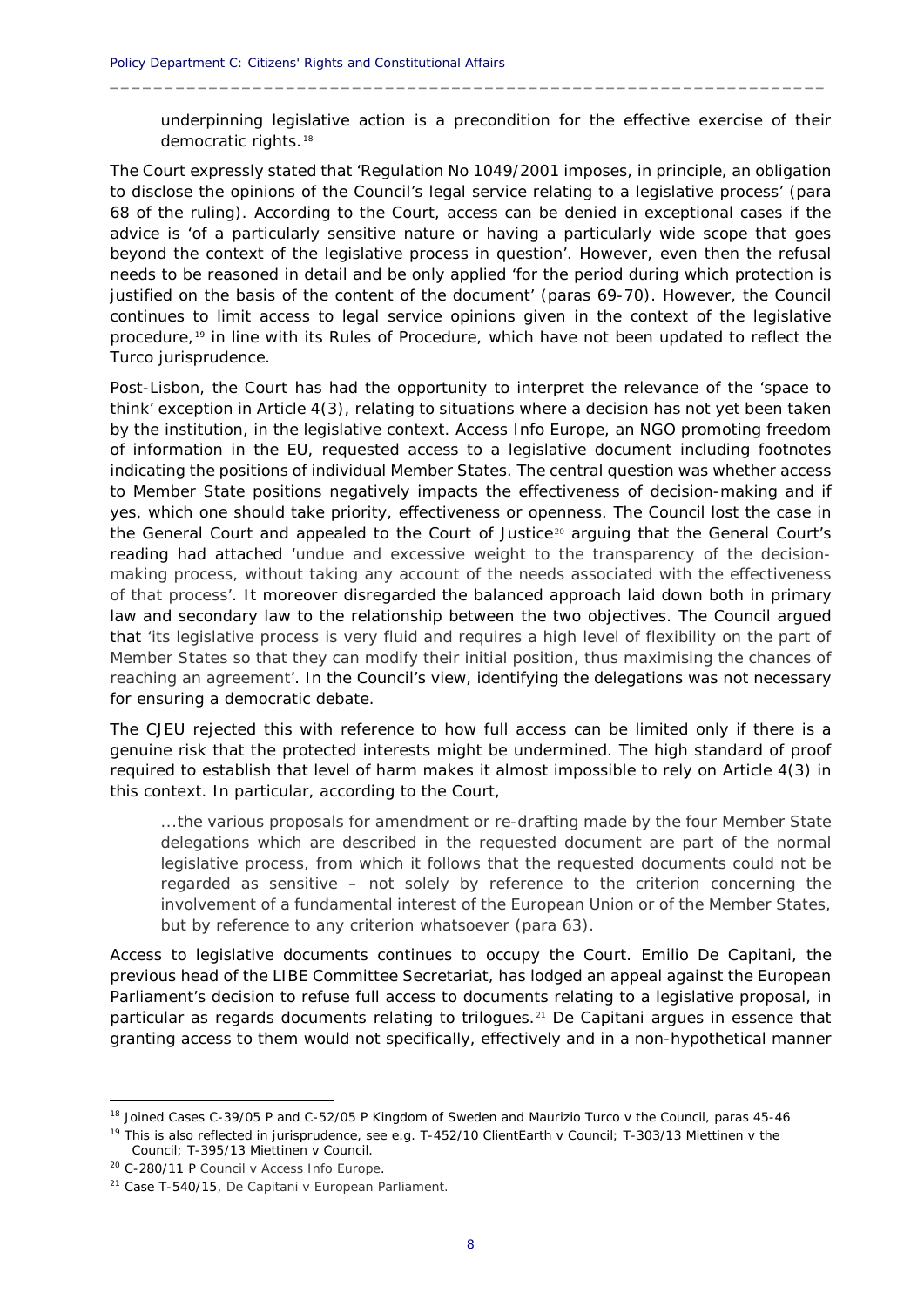undermine the legislative decision-making process, and that notably after the Lisbon Treaty, legislative preparatory documents are subject to the principle of widest possible access.

 $\_$  , and the set of the set of the set of the set of the set of the set of the set of the set of the set of the set of the set of the set of the set of the set of the set of the set of the set of the set of the set of th

The General Court has also recently had the opportunity in *ClientEarth* to address the question of whether documents relating to impact assessments produced before the adoption of a Commission legislative procedure should be public or not.[22](#page-10-1) The Commission had refused access with reference to how disclosure would restrict its room for manoeuvre and reduce its ability to reach a compromise, and create external pressures hindering delicate decisionmaking processes. The Commission invoked a 'general presumption' of secrecy (see below). The Court accepted that a general presumption was indeed necessary, 'having regard to the rules governing the preparation and development of policy proposals by the Commission, including, where appropriate, proposals for legislative acts' (para 78). For this reason,

*This is all the more important in order to preserve the essence of the power of initiative conferred on the Commission by the Treaties and its capacity to assess, wholly independently, the appropriateness of a policy proposal. More specifically, it is important to protect that power of initiative from any influences exerted by public or private interests which would attempt, outside of organised consultations, to compel the Commission to adopt, amend or abandon a policy initiative and which would thus prolong or complicate the discussion taking place within that institution* (para 95).

Consequently, the Court accepted that it could presume, without carrying out a specific and individual examination of each of the documents drawn up in the context of preparing an impact assessment, that the disclosure of those documents would, in principle, seriously undermine its decision-making process developing a policy proposal as long as the Commission has either adopted or abandoned the policy initiative, regardless of whether the proposal is legislative or other in nature (paras 97-100). The Court referred to the *Turco*  principles quoted above but stressed that despite the Commission's right of legislative initiative, the legislative functions are allocated on the Parliament and the Council. Therefore, when preparing and developing a proposal for a legislative act, the Commission is not acting in a legislative capacity (paras 102-103). An appeal in *ClientEarth* is pending. In addition, there are a number of pending cases brought by Philip Morris involving Commission impact assessments and other preparatory documents predating the adoption of a formal legislative proposal.<sup>[23](#page-10-2)</sup>

#### <span id="page-10-0"></span>**2.2. Documents relating to administrative proceedings**

Emphasising the special character of legislative matters has created tempting opportunities for the institutions to draw clear lines in the sand for matters that fall outside this category as strictly defined. The implication is that the right to public access is less fundamental when exercised in the administrative context than in the legislative one.<sup>[24](#page-10-3)</sup> In our view, this reasoning is fundamentally erroneous and ignores in a self-interested fashion the original and leading purpose of public access legislation, namely to ensure that administrations open up. Legislative processes are usually not even addressed by public access legislation in national

<span id="page-10-1"></span> <sup>22</sup> T-424/14 and T-425/14 *ClientEarth v. the Commission.*

<span id="page-10-2"></span><sup>23</sup> See Cases T-18/15 *Philip Morris v Commission*; Case T-520/13 *Philip Morris Benelux v Commission*; Case T-796/14 Philip Morris v Commission; Case T-800/14 Philip Morris v Commission and the Order of the Court in Case C-520/13 Philip Morris Benelux v Commission.

<span id="page-10-3"></span><sup>24</sup> See eg case T-403/15 *MyTravel v Commission* [2008] ECR II-02027 at [49].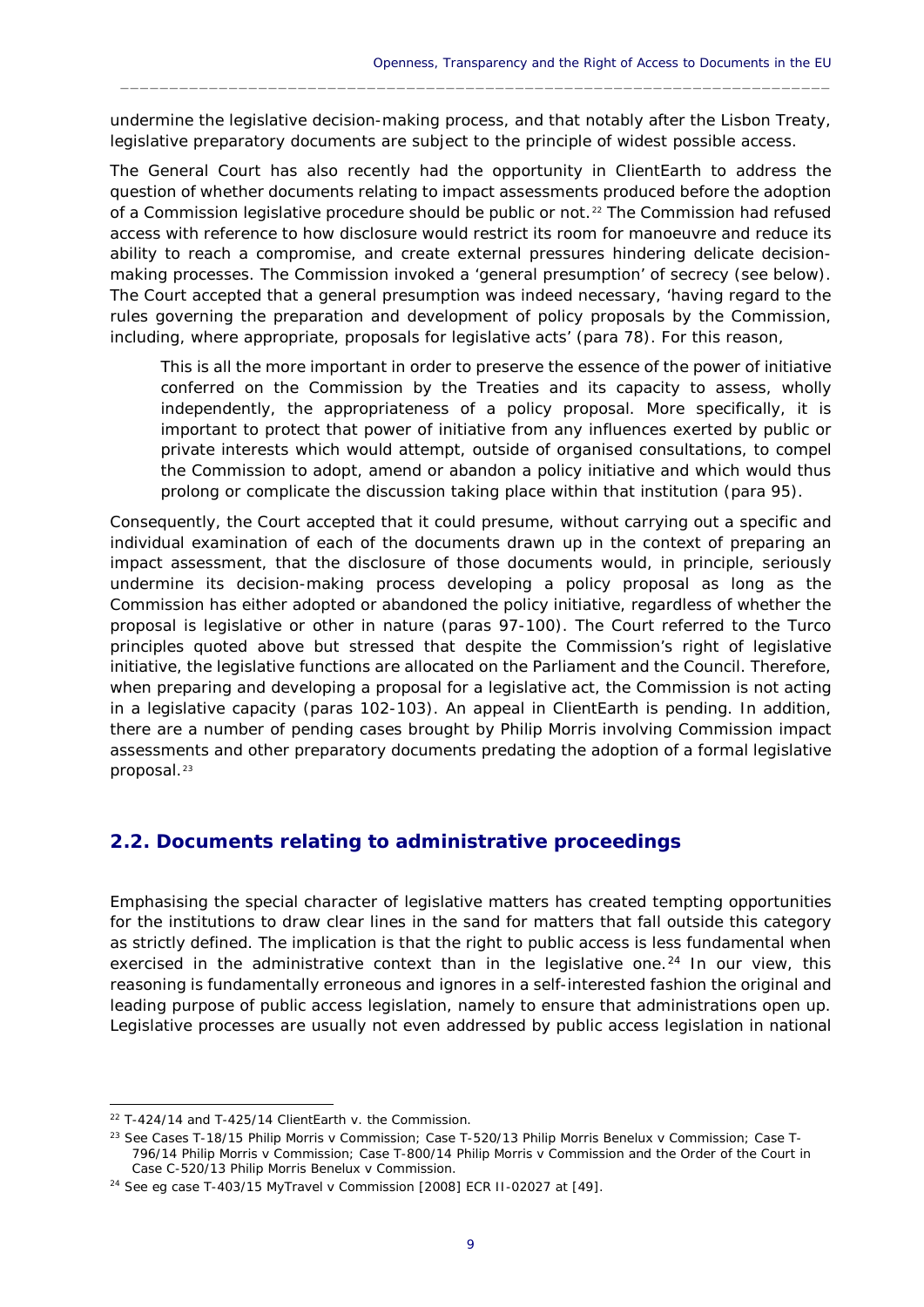contexts. While it is certainly fundamental that secret legislative processes open up, this is usually done outside the scope of public access legislation altogether.<sup>[25](#page-11-0)</sup>

**\_\_\_\_\_\_\_\_\_\_\_\_\_\_\_\_\_\_\_\_\_\_\_\_\_\_\_\_\_\_\_\_\_\_\_\_\_\_\_\_\_\_\_\_\_\_\_\_\_\_\_\_\_\_\_\_\_\_\_\_\_\_\_\_\_**

The relevant exceptions used for administrative matters (the exceptions relating to investigations and the 'space to think' exception) both include the 'public interest' test, but it seems that the Courts have struggled with elaborating what the general public interest in guaranteeing openness in EU administration might be. This matter is however directly addressed by the Preamble of the Regulation: 'Openness enables citizens to participate more closely in the decision-making process and guarantees that the administration enjoys greater legitimacy and is more effective and more accountable to the citizen in a democratic system'. Openness in administrative matters is something that the CJEU has also acknowledged as a matter of principle in its ruling in *MyTravel*.

*it is true that, as the Court has already stated, the administrative activity of the Commission does not require as extensive an access to documents as that concerning the legislative activity of a Union institution. However, that does not in any way mean*  [...] that such an activity falls outside the scope of Regulation No 1049/2001. Suffice *it to note in that respect that Article 2(3) of that regulation states that the latter applies to all documents held by an institution, that is to say drawn up or received by it and in its possession, in all areas of Union activity.[26](#page-11-1)*

But in practice this principle has been watered down in its jurisprudence concerning 'general presumptions' in administrative matters.

The distinction between legislative and administrative matters is something that the CJEU referred to for the first time in *TGI* as a justification to reinforce the arguments introducing this doctrine; a strand of case law that permits the institutions to rely in relation to certain categories of administrative and court documents on a general presumption that their disclosure would undermine the purpose of the protection of an interest protected by the Regulation.<sup>[27](#page-11-2)</sup> As a result, the institutions are freed from examining the requested documents individually. The practical implication of the general presumptions doctrine is that the burden of proof is shifted from the institution, which may rely on non-disclosure unless the applicant is able to demonstrate that there will be no harm to the interest protected by the Regulation and thus that a document is not covered by a general presumption. This is difficult in practice given that the applicant has not seen the document. The logic driving the development is most likely that administrative procedures usually only involve individual litigants, and the direct public dimension is thus weaker.

General presumptions of secrecy have now been confirmed in case law, at the request of the Commission, for documents relating to state aid, mergers, court proceedings, cartels and infringement proceedings with two more cases involving presumptions pending.<sup>[28](#page-11-3)</sup> These were initially introduced in the context of very broad requests to files that related to private interests rather than public ones, but have since then been broadened to cover even narrow requests in matters where a public interest to publicity might be easily identifiable (see Section 2.3. below). This is a matter that has been raised in several appeals, but to which

<span id="page-11-0"></span> <sup>25</sup> Deirdre Curtin, 'Judging EU Secrecy', *Cahiers de Droit Européen*, 2012 (2) 459 – 490 at 481.

<span id="page-11-1"></span><sup>26</sup> Case C-506/08 P *Sweden v the Commission* (paras 87-88).

<span id="page-11-2"></span><sup>27</sup> Case C-139/07 P *Commission v Technische Glaswerke Ilmenau* EU:C:2010:376, paras 60-61. For an analysis of the development of the general presumptions doctrine see P Leino 'Just a Little Sunshine in the Rain: The 2010 case law of the European Court of Justice on Access to Documents' (2011) 48 *CML Rev* 1215.

<span id="page-11-3"></span><sup>28</sup> See case C-139/07 P *Commission v Technische Glaswerke Ilmenau* EU:C:2010:376; Case C-404/10 P *Commission v Éditions Odile Jacob* EU:C:2012:393; Case C-514/07 P Sweden and Others v API and Commission EU: C: 2010: 541; Case C-365/12 P Commission v EnBW EU: C: 2014: 112 and Joined Cases [C-](http://curia.europa.eu/juris/liste.jsf?num=C-514/11&language=en)[514/11](http://curia.europa.eu/juris/liste.jsf?num=C-514/11&language=en) P and C-605/11 P *LPN and Finland v Commission* EU:C:2013:738. Two appeals are pending concerning the EU-Pilot procedure (Case C-562/14 P *Sweden v Commission*) and Commission impact assessment documents (C-57/16 P *ClientEarth v Commission*).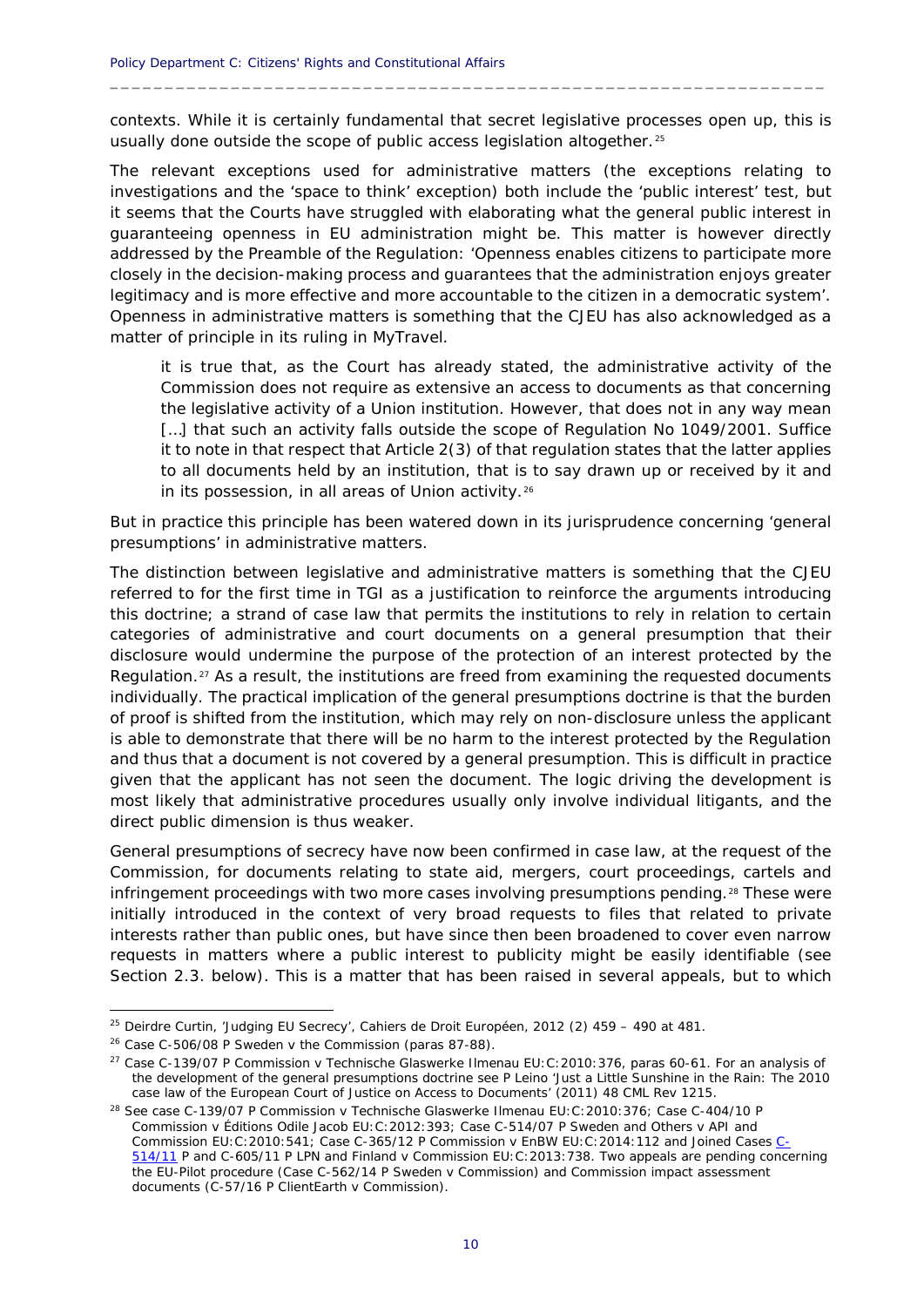the Court has only been responsive in one case, the one brought by Carl Schlyter MEP,<sup>[29](#page-12-0)</sup> which involved a detailed opinion of the Commission concerning a draft Order relating to the annual declaration of nanoparticle substances, notified by the French authorities to the Commission in accordance with the provisions of Directive 98/34/EC, and which the Commission refused to release. The procedure was essentially one aimed at providing information between the Member States and the Commission relating to national initiatives for technical standards. While the relevant acts could constitute legislative acts at national level, at the EU level the procedure was an administrative one, managed by the Commission, and since the Commission found that the procedure could potentially result in infringement proceedings, it could be covered by the exception in Regulation No 1049/2001 relating to investigations. The Court rejected this argument with reference to its *Turco* jurisprudence. It ruled that the Commission's detailed opinion delivered under the Directive 98/34 procedure 'is a factor which will be taken into consideration by the national legislature when adopting the draft technical regulation' and thus 'the possibility for citizens to find out the considerations underpinning legislative action is a precondition for the effective exercise of their democratic rights'. Therefore, 'the necessity of ensuring that a Member State is willing to cooperate with the Commission in a spirit of mutual trust does not constitute a legitimate reason for limiting transparency in the process for the adoption of a technical rule' (para 72). An appeal by the French Government is however pending before the CJEU.<sup>[30](#page-12-1)</sup>

 $\_$  , and the set of the set of the set of the set of the set of the set of the set of the set of the set of the set of the set of the set of the set of the set of the set of the set of the set of the set of the set of th

The Court has justified its doctrine of general presumptions with reference to how the Commission is not required to base its decision on that general presumption – instead, it 'may always carry out a specific examination of the documents covered by a request for access and provide such reasons'. And in case the matter involved 'is of a nature which permits the full or partial disclosure of the documents in the file, it is obliged to make that disclosure'. However, the Court stresses,

*the requirement to ascertain whether the general presumption in question actually applies cannot be interpreted as meaning that the Commission must examine individually each document requested in the case. Such a requirement would deprive that general presumption of its proper effect, which is to permit the Commission to reply to a global request for access in a manner equally global.[31](#page-12-2)*

The on-going expansion of the general presumptions doctrine eradicates the core principles of the Regulation on individual examination and widest access with strictly interpreted exceptions established in the early case law. This undermining takes place despite the fact that the Court itself acknowledges that:

*the possibility of relying on general presumptions applying to certain categories of documents, instead of examining each document individually and specifically before refusing access to it, is no insignificant matter. The effect of such presumptions is not only that they restrict the fundamental principle of transparency laid down in Article 11 TEU, Article 15 TFEU and Regulation No 1049/2001, but also that they limit in practice access to the documents in question. Accordingly, the use of such presumptions must be founded on reasonable and convincing grounds.[32](#page-12-3)*

The presumptions in practice remove a large bulk of administrative documents from the scope of public access under the Regulation without any clear basis in EU legislation, and in practice create access-free zones within the Commission, where its officials have the opportunity to administer in the fairly certain knowledge that most of their work will never

<span id="page-12-0"></span> <sup>29</sup> Case T-402/12 *Carl Schlyter v the Commission.*

<span id="page-12-1"></span><sup>30</sup> Case C-331/15 P.

<span id="page-12-2"></span><sup>31</sup> Joined Case[s C-514/11](http://curia.europa.eu/juris/liste.jsf?num=C-514/11&language=en) P and C-605/11 P *LPN and Finland v Commission* EU:C:2013:738.

<span id="page-12-3"></span><sup>32</sup> Case T-306/12 *Spirlea v the Commission* para 52.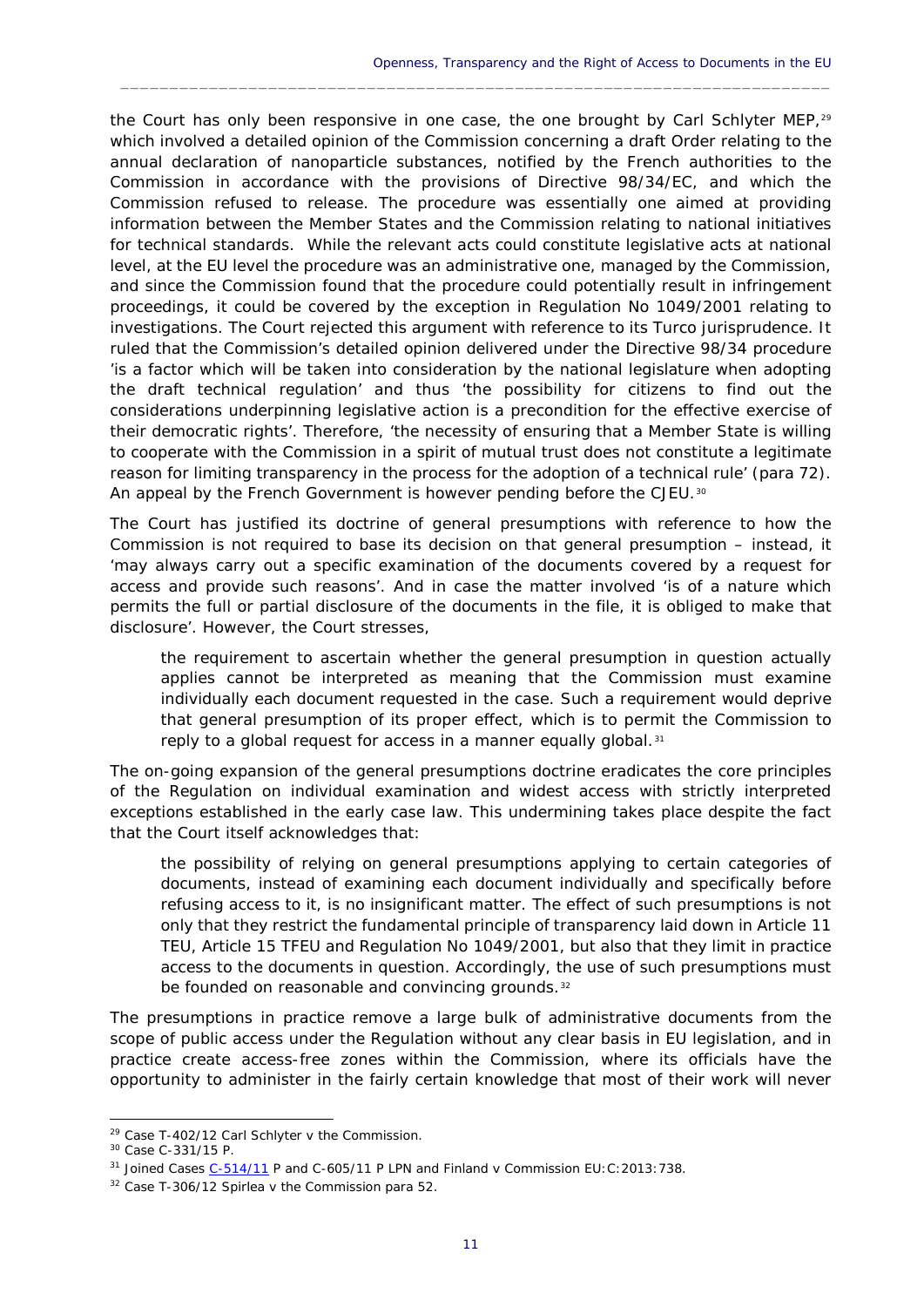be in the public eye. What this access-free zone does to the administration is a matter that should be of public concern.

**\_\_\_\_\_\_\_\_\_\_\_\_\_\_\_\_\_\_\_\_\_\_\_\_\_\_\_\_\_\_\_\_\_\_\_\_\_\_\_\_\_\_\_\_\_\_\_\_\_\_\_\_\_\_\_\_\_\_\_\_\_\_\_\_\_**

#### <span id="page-13-0"></span>**2.3. Documents relating to Court proceedings**

Article 15 TFEU currently establishes that the Court of Justice is subject to the ordinary access to documents provisions only when exercising its administrative tasks. In August 2003, API – a non-profit-making organization of foreign journalists based in Belgium – applied to the Commission under Regulation 1049/2001 for access to the written pleadings lodged by the Commission before the General Court or the Court of Justice in proceedings relating to fifteen cases at different stages including the *Open Skies* cases. The Commission granted access only in respect of the pleadings lodged in two preliminary ruling cases. Access to two pleadings was refused essentially because the cases were pending. The same exception applied also to the pleadings of a closed case that was closely connected with another pending case. The *Open Skies* cases, again, were closed, but they concerned infringement proceedings and could thus, in the view of the Commission, be protected under the relevant exception. Finally, the Commission found that there was no overriding public interest in disclosure.<sup>[33](#page-13-1)</sup> The documents applied for clearly did fall within the scope of application of Regulation 1049/2001, in that they were documents either drawn up or received by the Commission and in its possession, and belonged to an area of activity of the European Union.

However, the Court of Justice confirmed in its ruling that an institution may base its decisions on general presumptions which apply to certain categories of documents. For the Court,

*It is clear, both from the wording of the relevant provisions of the Treaties and from the broad logic of Regulation No 1049/2001 and the objectives of the relevant EU rules, that judicial activities are as such excluded from the scope, established by those rules, of the right of access to documents* (para 79).

While the exclusion of the documents from the scope of public access was, in principle, acceptable, the Court argued for a temporal limitation:

*the exclusion of judicial activities from the scope of the right of access to documents, without any distinction being drawn between the various procedural stages, is justified in the light of the need to ensure that, throughout the court proceedings, the exchange of argument by the parties and the deliberations of the Court in the case before it take place in an atmosphere of total serenity*. (para 92)

For this reason, it judged it appropriate that there should be 'a general presumption that disclosure of the pleadings lodged by one of the institutions in court proceedings would undermine the protection of those proceedings … while those proceedings remain pending'. (para 94). In the Court's view, 'disclosure would flout the special nature of that category of documents and would be tantamount to making a significant part of the court proceedings subject to the principle of transparency.' Consequently, 'the effectiveness of the exclusion of

<span id="page-13-1"></span> <sup>33</sup> In Joined Cases C-514/07 P, C-528/07 P and C-532/07 P (*Association de la presse internationale ASBL (API)*. For a discussion, see P Leino 'Just a Little Sunshine in the Rain: The 2010 case law of the European Court of Justice on Access to Documents' (2011) 48 *CML Rev* 1215. See too, D Curtin, 'Judging EU Secrecy', *Cahiers de Droit Européen*, 2012 (2) 459 – 490 at 481.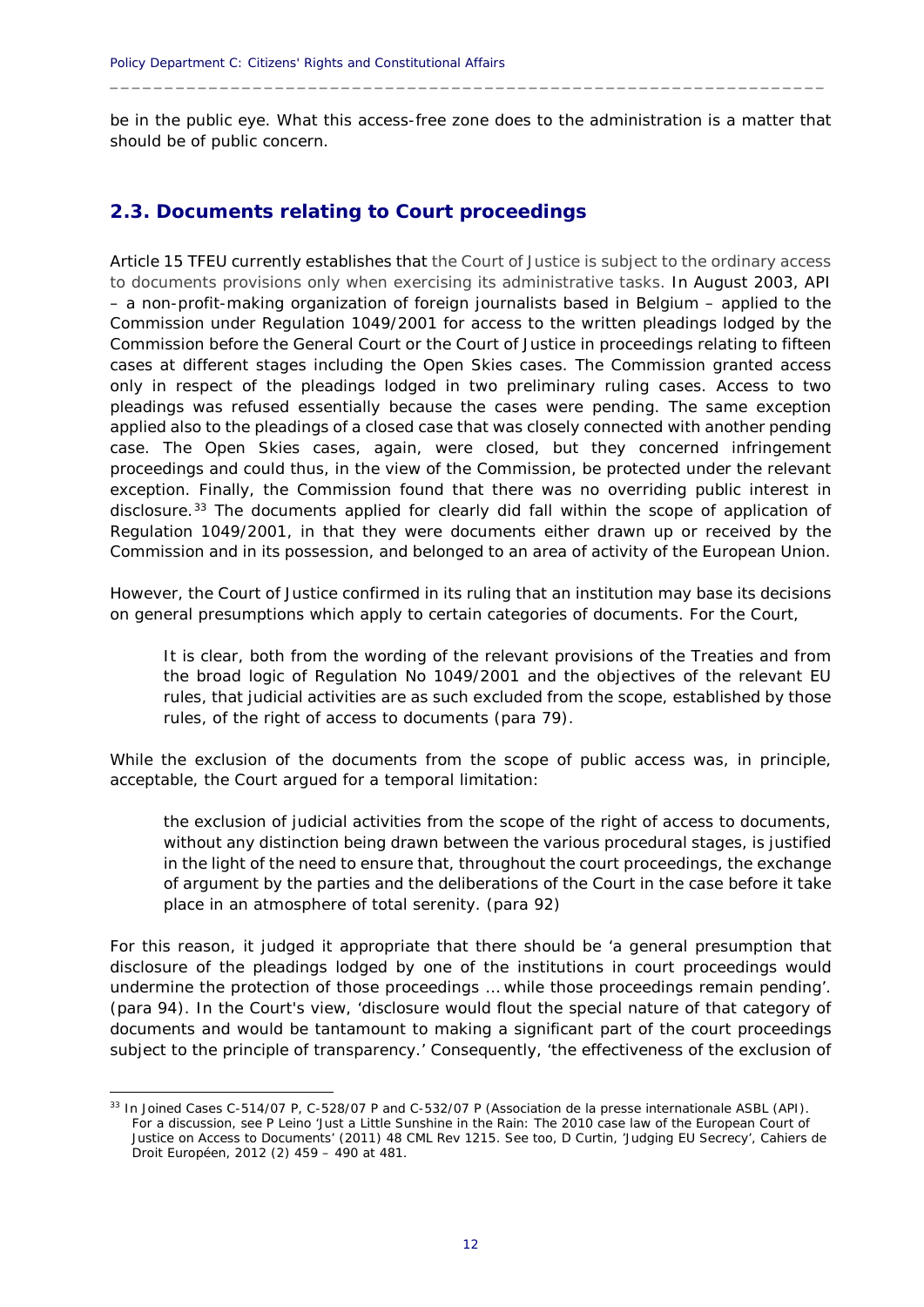the Court of Justice from the institutions to which the principle of transparency applies ... would be largely frustrated' (para 95).

 $\_$  , and the set of the set of the set of the set of the set of the set of the set of the set of the set of the set of the set of the set of the set of the set of the set of the set of the set of the set of the set of th

As regards pleadings that had been lodged in closed cases, the Court pointed out that once proceedings have been closed by a decision of the Court, there are no longer grounds for presuming that disclosure of the pleadings would undermine the judicial activities of the Court and the 'general presumption' thus no longer applied. The Court then pointed out that the procedures provided for under 258 and 260 TFEU constitute two distinct procedures, each with its own subject-matter. Accordingly, as the General Court had found, it could not be presumed that disclosure of pleadings lodged in a procedure which ultimately led to the delivery of a judgment under Article 258 TFEU undermines investigations which could lead to proceedings being brought under Article 260 TFEU (para 122).

The Court's conclusion in *API* deferred to public pressure with reference to equality of arms: 'if the content of the Commission's pleadings were to be open to public debate, there would be a danger that the criticism levelled against them, whatever its actual legal significance, might influence the position defended by the Commission before the EU Courts' (*API*, para 86). Moreover, the Court proceedings themselves would be at risk:

*Disclosure of the pleadings in question would have the effect of exposing judicial activities to external pressure, albeit only in the perception of the public, and would disturb the serenity of the proceedings* (para 93).

As a matter of principle, the existence of yet another 'general presumption' in the *API* case is of course again significant and yet, it was the least astonishing: it is hardly surprising that the Court's interest in transparency was lacking when it came to its own documents. The *API*  case was a case of mere institutional politics: the main question was about who should rule on access to documents relating to Court proceedings and not about the harm that granting access to the documents API had applied for might cause – even if assessing this harm ought to have been at the core of the case.

After the entry into force of the Treaty of Lisbon, the Court has adopted a decision establishing rules concerning public access to the documents held by it in the exercise of its administrative functions.[34](#page-14-0) The rules only apply to documents relating to the Court's administrative functions, which entails that there is no legal channel for citizens to apply for Court pleadings through the Court itself. The status of Court pleadings held by the other EU institutions – and more indirectly, those held by Member State authorities – remains to be assessed based on the *API* guidelines. There is currently an appeal pending before the CJEU concerning a Commission claim that unlike the Commission's own submissions, a Member State's written submissions must be regarded as documents of the Court of Justice and thus falling outside transparency rules under Article 15(3) TFEU and as such covered by the specific rules relating to access to judicial documents. According to the Commission, '[a]ny interpretation allowing access to a Member State's written submissions would render both the fourth subparagraph of Article 15(3) TFEU and the specific rules relating to access to judicial documents meaningless'. [35](#page-14-1)

As Advocate General Maduro noted in his Opinion in *API*, the practice of various international tribunals suggests that there is no reason to fear that disclosure of documents relating to

<span id="page-14-0"></span><sup>&</sup>lt;sup>34</sup> Decision of the Court of Justice of the European Union of 11 December 2012 concerning public access to documents held by the Court of Justice of the European Union in the exercise of its administrative functions (2013/C 38/02).

<span id="page-14-1"></span><sup>35</sup> Case T-188/12 *Breyer v the Commission*, para 66. For the appeal, see Case 213/15 P.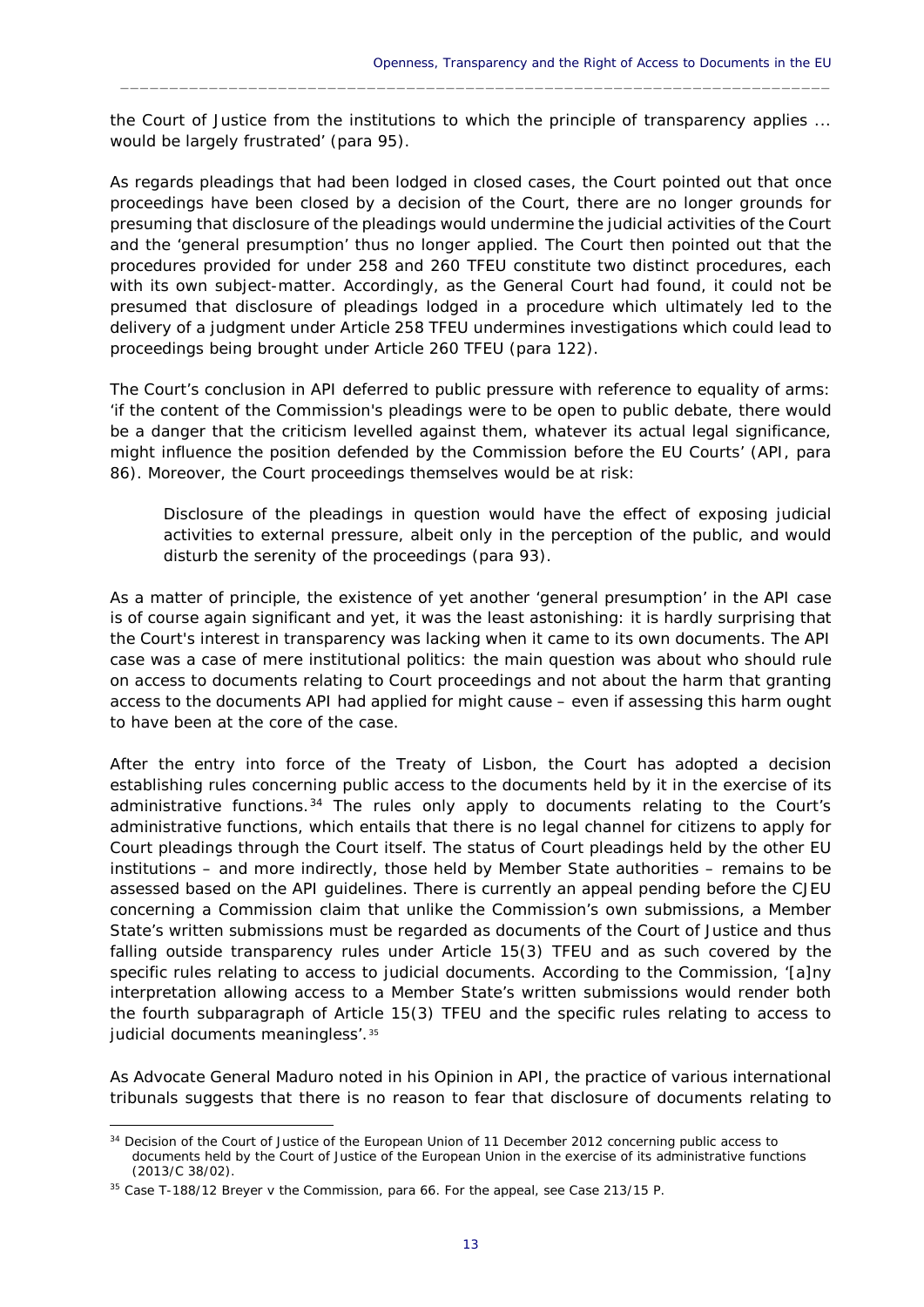judicial proceedings will undermine the judicial process: all submissions are public unless there are exceptional reasons for keeping them confidential. $36$  Moreover, disclosure of procedural documents is possible in a number of Member States and that it is also provided for, as regards documents lodged with the European Court of Human Rights, in the ECHR. This approach would seem to coincide with the basic principle of Regulation No 1049/2001. In this respect, Advocate General Maduro also notes the 'tendency seems to be that the more remote the judicial body, the greater its concern with the transparency of its judicial proceedings' (para 26). This might not be a bad perspective to consider for the Court of a Union constantly struggling with challenges relating to a democratic deficit.

**\_\_\_\_\_\_\_\_\_\_\_\_\_\_\_\_\_\_\_\_\_\_\_\_\_\_\_\_\_\_\_\_\_\_\_\_\_\_\_\_\_\_\_\_\_\_\_\_\_\_\_\_\_\_\_\_\_\_\_\_\_\_\_\_\_**

#### <span id="page-15-0"></span>**2.4. Infringement proceedings and EU Pilot cases**

General presumptions against disclosure are particularly troublesome in the context of infringement documents and documents relating to EU Pilot procedures, which are matters addressed in the rulings in *LPN* and *Spirlea*. While infringement and EU Pilot files are often initiated following information received from private claimants, these procedures are more broadly related to the implementation of EU legislation, which is matter of general concern. In practice, infringement and EU Pilot files can be expected to build on national legislative documents, such as government proposals relating to the implementation of EU legislation, much of which is already in the public domain. This is specifically the point raised in the appeal in the *LPN* case: that general presumptions could not be transferred to documents relating to an infringement procedure: and that these procedures differ as regards their material content, scope, the sensitivity of the case and the legitimate interest in gaining access to information relating to it.

The Court's decision in *LPN* is particularly worrying considering the context in which it was established: in an infringement procedure related to conservation of the environment, keeping in mind that environmental information is also governed by the regulation on the application of the Århus Convention. $37$  The application was brought by LPN, a Portuguese environmental NGO, which requested two documents relating to pending infringement proceedings, which concerned the compatibility of a dam construction project with the EU Habitats Directive (92/43/EEC). The Commission refused to grant access to the documents with reference to how in an infringement procedure a climate of mutual trust was needed between the Commission and the relevant Member State in order to start a process of negotiation and compromise with a view of reaching an amicable settlement of the dispute and avoiding litigation. The General Court had acknowledged that the Commission review under infringement proceedings fell within its administrative function, and the latter enjoyed wide discretion.<sup>[38](#page-15-3)</sup>

The CJEU was not convinced. In its view, 'infringement procedures are regarded […] as a type of procedure which, as such, has characteristics precluding full transparency being granted in that field and which therefore has a special position within the system of access to documents' (para 55). In addition, the Court argued, the infringement procedure has characteristics which are comparable to those of a State aid review procedure where it had previously confirmed the existence of a general presumption: both are procedures initiated in respect of the Member State responsible, either for granting aid for alleged infringement of EU law. Moreover, under neither of the two procedures the interested parties with the exception of the relevant Member State enjoy a right to consult the documents on the

<span id="page-15-1"></span> <sup>36</sup> A.G. Maduro's Opinion in *API*, para 26.

<span id="page-15-2"></span><sup>37</sup> Joined Cases C-514/11 P and C-605/11 P *LPN and Finland v the Commission.*

<span id="page-15-3"></span><sup>38</sup> Case T-29/08 LPN v Commission.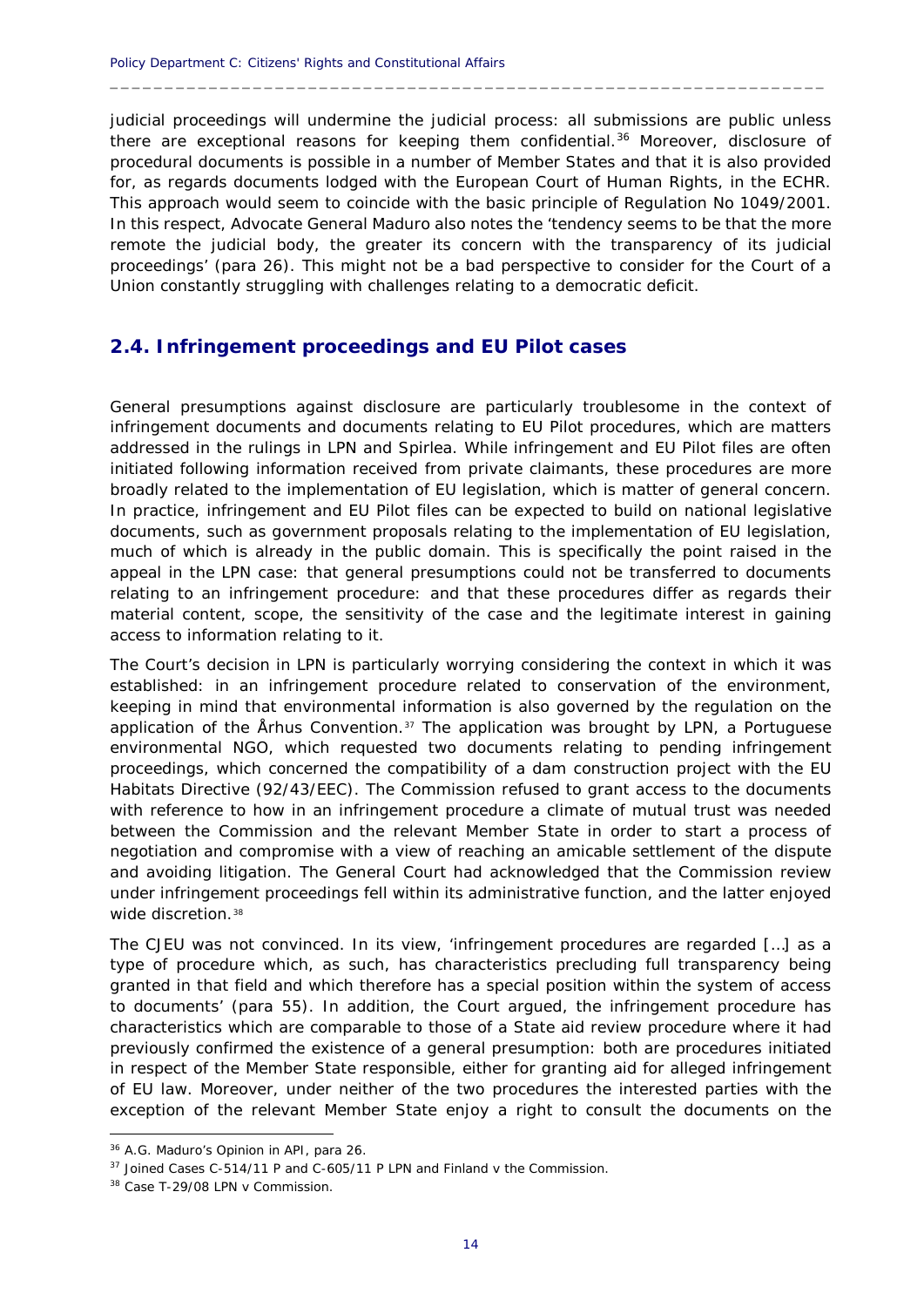Commission's administrative file, and that granting access to them would call the system into question (paras 56-59). The Court referred to its settled case-law that the 'purpose of the pre-litigation procedure is to give the Member State concerned an opportunity, on the one hand, to comply with its obligations under European Union law and, on the other, to avail itself of its right to defend itself against the objections formulated by the Commission' (para 62):

 $\_$  , and the set of the set of the set of the set of the set of the set of the set of the set of the set of the set of the set of the set of the set of the set of the set of the set of the set of the set of the set of th

*The disclosure of the documents concerning an infringement procedure during its prelitigation stage would, in addition, be likely to change the nature and progress of that procedure, given that, in those circumstances, it could prove even more difficult to begin a process of negotiation and to reach an agreement between the Commission and the Member State concerned putting an end to the infringement alleged, in order to enable European Union law to be respected and to avoid legal proceedings (para 63).* 

Finally, the Court established that the documents relating to the pre-litigation stage of an infringement procedure constitute a single category of documents for the purposes of applying the abovementioned general presumption.

After the success in *LPN*, it was no surprise that the Commission subsequently moved to invoke a general presumption of secrecy in the context of an EU Pilot procedure, and the General Court accepted its existence in *Spirlea*.[39](#page-16-0) An appeal is pending before the CJEU.[40](#page-16-1) The General Court acknowledged that the EU Pilot Procedure

is a procedure which precedes the commencement of the pre-litigation stage of *infringement procedures under Article 258 TFEU. It may address the proper application of EU law or the compatibility of national legislation with provisions of EU law. It may be initiated as a result of a complaint made by a citizen or on the Commission's own initiative. If, during an EU Pilot procedure, information comes to light which indicates an infringement of EU law, the Commission may send requests for information to the Member State concerned and may even call on it to put an end to the irregular situation or indeed request the Member State to adopt appropriate measures to ensure compliance with EU law. The objective of the EU Pilot procedure is to help resolve possible infringements of EU law by the Member States swiftly and effectively and, where possible, without having recourse to infringement proceedings under Article 258 TFEU (para 55) .*

For this reason, the Court acknowledged that the '*ratio decidendi* adopted by the Court in *LPN* v *Commission* […] and the similarities between the EU Pilot procedure and infringement procedures under Article 258 TFEU militate in favour of the recognition of that presumption': therefore,

*the element unifying the Court's reasoning in all of the judgments concerning access to*  documents in investigation procedures in which a general presumption of refusal of *access was recognised is that access is wholly incompatible with the proper conduct of those procedures and is likely to jeopardise their outcome […]That unifying element is equally applicable to EU Pilot procedures, in which a general presumption is, essentially, dictated by the need to ensure the proper conduct of such procedures and to ensure that their purpose is not undermined (para 57).* 

While the two procedures are not identical and the EU Pilot procedure is not expressly acknowledged by the Treaties, their purposes are the same, and an EU Pilot procedure may well lead to an infringement procedure:

<span id="page-16-0"></span> <sup>39</sup> Case T-306/12 *Spirlea v the Commission.*

<span id="page-16-1"></span><sup>40</sup> Case C-562/14 P *Sweden v the Commission.*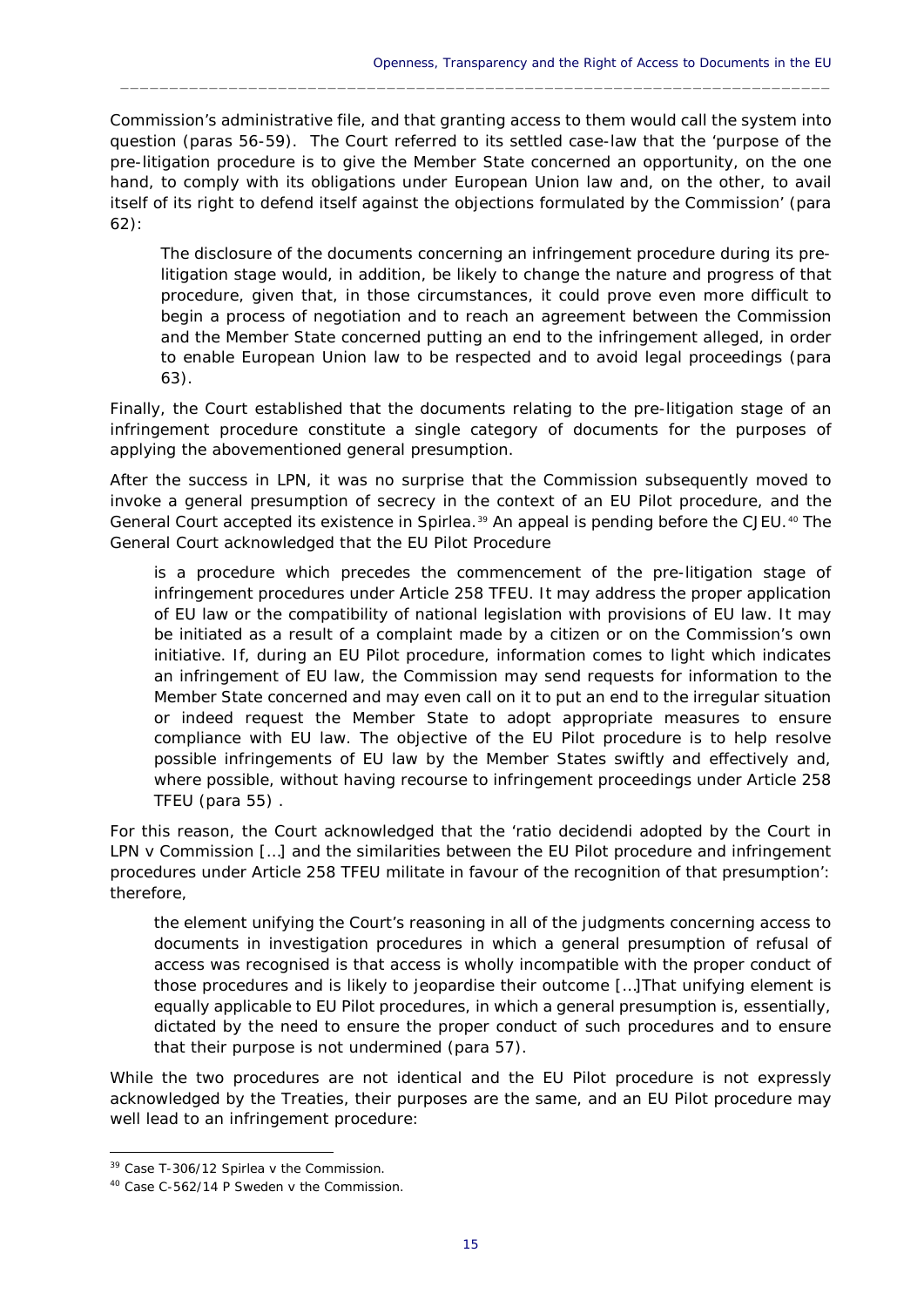*Since the preservation of confidentiality during the pre-litigation phase of an infringement procedure has been recognised in the case-law, that same confidential treatment is justified, a fortiori, in EU Pilot procedures, the sole purpose of which is to avoid the lengthier and more complex infringement procedure and, where appropriate, the necessity of bringing an action for failure to fulfil obligations. Consequently, the Court must conclude that, when the institution concerned invokes the exception relating to investigations provided for in the third indent of Article 4(2) of Regulation No 1049/2001, it may rely on a general presumption in order to refuse access to the documents relating to an EU Pilot procedure, that procedure constituting a stage prior to the possible formal initiation of an infringement procedure (para 62-63).*

**\_\_\_\_\_\_\_\_\_\_\_\_\_\_\_\_\_\_\_\_\_\_\_\_\_\_\_\_\_\_\_\_\_\_\_\_\_\_\_\_\_\_\_\_\_\_\_\_\_\_\_\_\_\_\_\_\_\_\_\_\_\_\_\_\_**

What is particularly troublesome with these two general presumptions is that they are matters that influence national practices, and have the potential of moving matters that have already been in the public domain back under a secrecy regime. The attitude of the Commission has already provoked discussion in Sweden, and there is a ruling by the Finnish Supreme Administrative Court which builds on the Commission interpretation and denies access to EU Pilot documents following the Commission position on the matter.[41](#page-17-1) In both of these countries, infringement and EU Pilot files have previously been treated as broadly public under national FOI legislation.

#### <span id="page-17-0"></span>**2.5. Protection of privacy**

There are two main pieces of legislation that try to strike a balance between public information and the protection of privacy. Article 4(1)(b) of Regulation No 1049/2001 establishes that an exception to public access is to apply 'where disclosure would undermine the protection of privacy and the integrity of the individual, in particular in accordance with Community legislation regarding the protection of personal data'. In addition, Regulation No 45/2001, adopted on the basis of ex Article 286 EC (now replaced, in substance, by Art. 16 TFEU), includes a number of provisions on the matter. The two regulations were negotiated simultaneously and acknowledge each other's existence.<sup>[42](#page-17-2)</sup> However, the two regulations have also certain provisions that conflict: while Regulation No 1049/2001 does not mention any requirement of consent by the data subject, grants universal access to the released information, and specifically denies any need to reason one's request, Regulation 45/2001 requires the consent of the data subject, grants access only to the applicant, and requires reasons for the application. The Court's rulings in *Bavarian Lager, Schecke and Dennekamp II* concern this specific question.

The *Bavarian Lager* dispute pre-dates Regulation No 1049/2001, since the first access request was made based on the earlier Code of Conduct concerning public access to Council and Commission documents.<sup>[43](#page-17-3)</sup> Before the entry into force of Regulation No 1049/2001 the request had already resulted in a case before the General Court<sup>[44](#page-17-4)</sup> and the European

<span id="page-17-1"></span> <sup>41</sup> See the decision of the Finnish Supreme Administrative Court of 23 January 2014.

<span id="page-17-2"></span><sup>42</sup> Recital 15 of Regulation No 45/2001 indicates that access to documents, including those containing personal data, is governed by Art. 255 EC, while Recital 11 of Regulation No 1049/2001 underlines that the institutions should take account of the principles in Community legislation concerning the protection of personal data in all areas of activity of the Union. For a discussion of the two regulations, see Kranenborg, "Access to documents and data protection in the European Union: on the public nature of personal data", 45 CML Rev. (2008), 1079- 1114.

<span id="page-17-3"></span><sup>43</sup> O.J. 1993, L 340/41.

<span id="page-17-4"></span><sup>44</sup> Case T-309/97, *Bavarian Lager* v. *Commission* [1999] ECR II-3217. For a discussion, see P Leino 'Just a Little Sunshine in the Rain: The 2010 case law of the European Court of Justice on Access to Documents' (2011) 48 *CML Rev* 1215.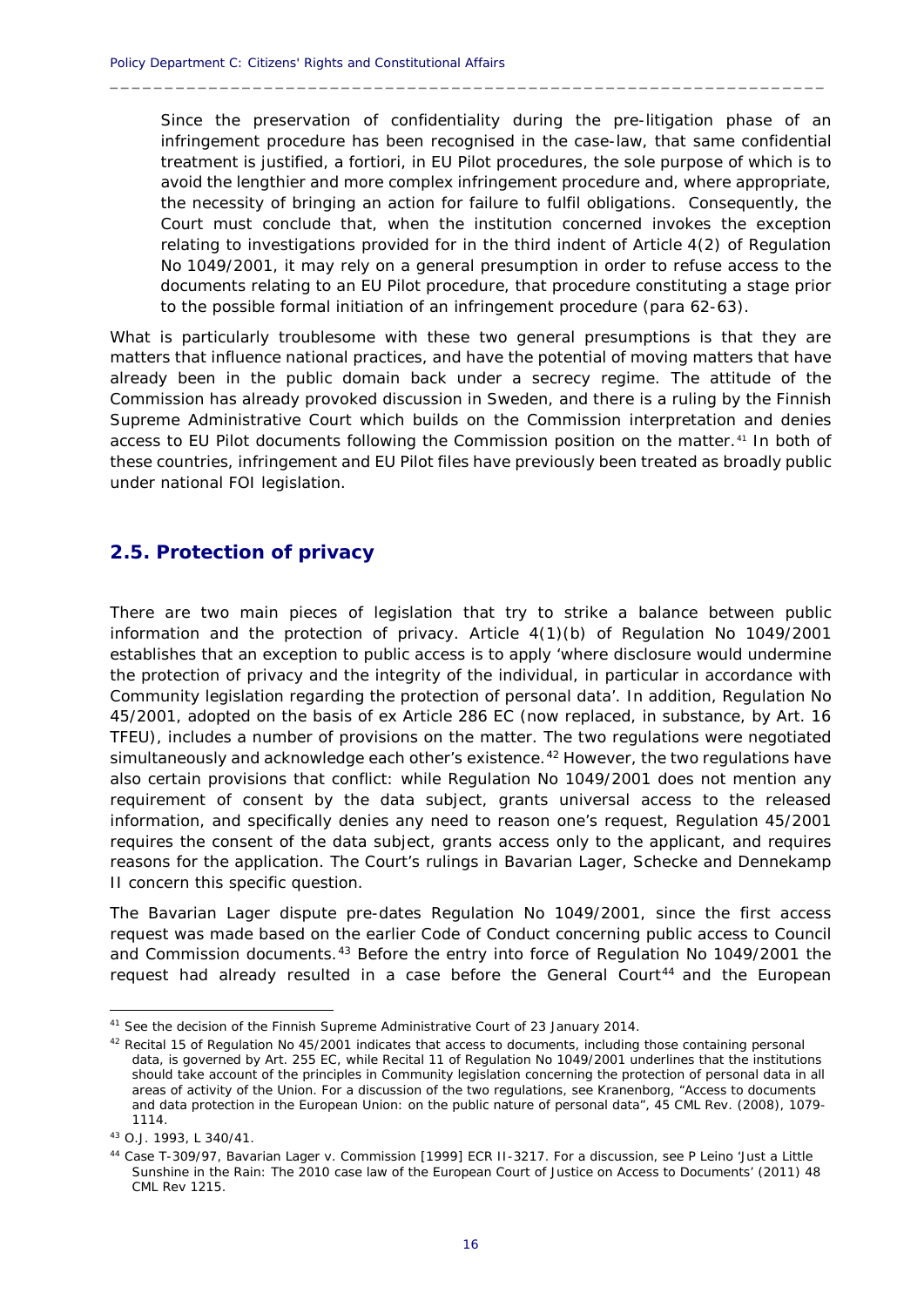Ombudsman.[45](#page-18-0) It concerned access to the names of persons acting in their professional capacity who had participated in a meeting organized by the Commission with an interest group and UK Government officials on 11 October 1996 in the context of infringement proceedings. The question later addressed by the CJEU following a further request for access was whether the process to be followed in granting such access was that of Regulation No 1049/2001 – under which the request was made - or under the relevant data protection rules, since the requested documents included personal data, in particular the names of the persons attending the meeting. The Court cases concerned five names that had been blanked out from the minutes of the meeting, following two express refusals by persons to consent to the disclosure of their identity and the Commission's failure to contact the remaining three attendees. In the Commission's view, Bavarian Lager had not established an express and legitimate purpose or need for the disclosure. In any case, the Commission argued that it would need to refuse to disclose the other names so as not to compromise its ability to conduct inquiries.

 $\_$  , and the set of the set of the set of the set of the set of the set of the set of the set of the set of the set of the set of the set of the set of the set of the set of the set of the set of the set of the set of th

In its ruling, the Court of Justice notes that the two regulations do not contain any provisions granting one regulation primacy over the other. In principle, 'their full application should be ensured' (para 56, emphasis added). However, when a request based on Regulation 1049/2001, in fact, 'seeks to obtain access to documents including personal data, the provisions of Regulation No 45/2001 become applicable in their entirety' (para 63). For the ECJ, it was enough that the names included in the relevant documents enabled the persons concerned to be identified. The Court pointed out that Bavarian Lager could have access to all the information concerning the meeting, including the opinions which those contributing expressed in their professional capacity, and that the Commission had sought the agreement of all the participants to the disclosure of their names. In the view of the Court, the Commission had been right to verify whether the data subjects had given their consent to the disclosure of personal data concerning them (para 75): 'By releasing the expurgated version of the minutes of the meeting of 11 October 1996 with the names of five participants removed therefrom, the Commission did not infringe the provisions of Regulation No 1049/2001 and sufficiently complied with its duty of openness' *(*para 76). The CJEU also concluded that as Bavarian Lager had not provided 'any express and legitimate justification or any convincing argument in order to demonstrate the necessity for those personal data to be transferred', the Commission had not been able to weigh up the various interests of the parties concerned. Nor was it able to verify whether there was any reason to assume that the data subjects' legitimate interests might be prejudiced, as required by Article 8(b) of Regulation No 45/2001" (para 78). Consequently, the Commission was right to reject the application for access to the full minutes of the meeting of 11 October 1996.

An interesting characteristic of the case is that the CJEU's ruling goes directly against the view of the European Data Protection Supervisor, who had consistently supported the applicant and the reading of the General Court and held that the Commission took too strict an approach. According to the EDPS, actual harm to privacy should always be a necessary threshold to justify refusal of access to documents containing personal details.[46](#page-18-1) The ruling in *Bavarian Lager* affects a great number of applications: after all, many documents include some kind of personal data. And as the European Data Protection Supervisor has pointed out, the effects of the approach will be difficult to administer, since a name is seldom included

<span id="page-18-0"></span> <sup>45</sup> Reference 713/98/IJH. In his special report of November 2000, the Ombudsman recommended that the Commission should inform the applicant of the names of the CBMC delegates who had attended the meeting and of companies and persons in the 14 categories identified in the original request.

<span id="page-18-1"></span><sup>46</sup> See "Review of relationship between transparency and data protection more urgent after Court ruling on Bavarian Lager", press release by the European Data Protection Supervisor, 30 June 2010. Available on the EDPS website at

<sup>&</sup>lt;www.edps.europa.eu/EDPSWEB/webdav/site/mySite/shared/Documents/EDPS/PressNews/Press/2010/EDPS-2010-11\_ECJ\_Bavarian\_Lager\_EN.pdf>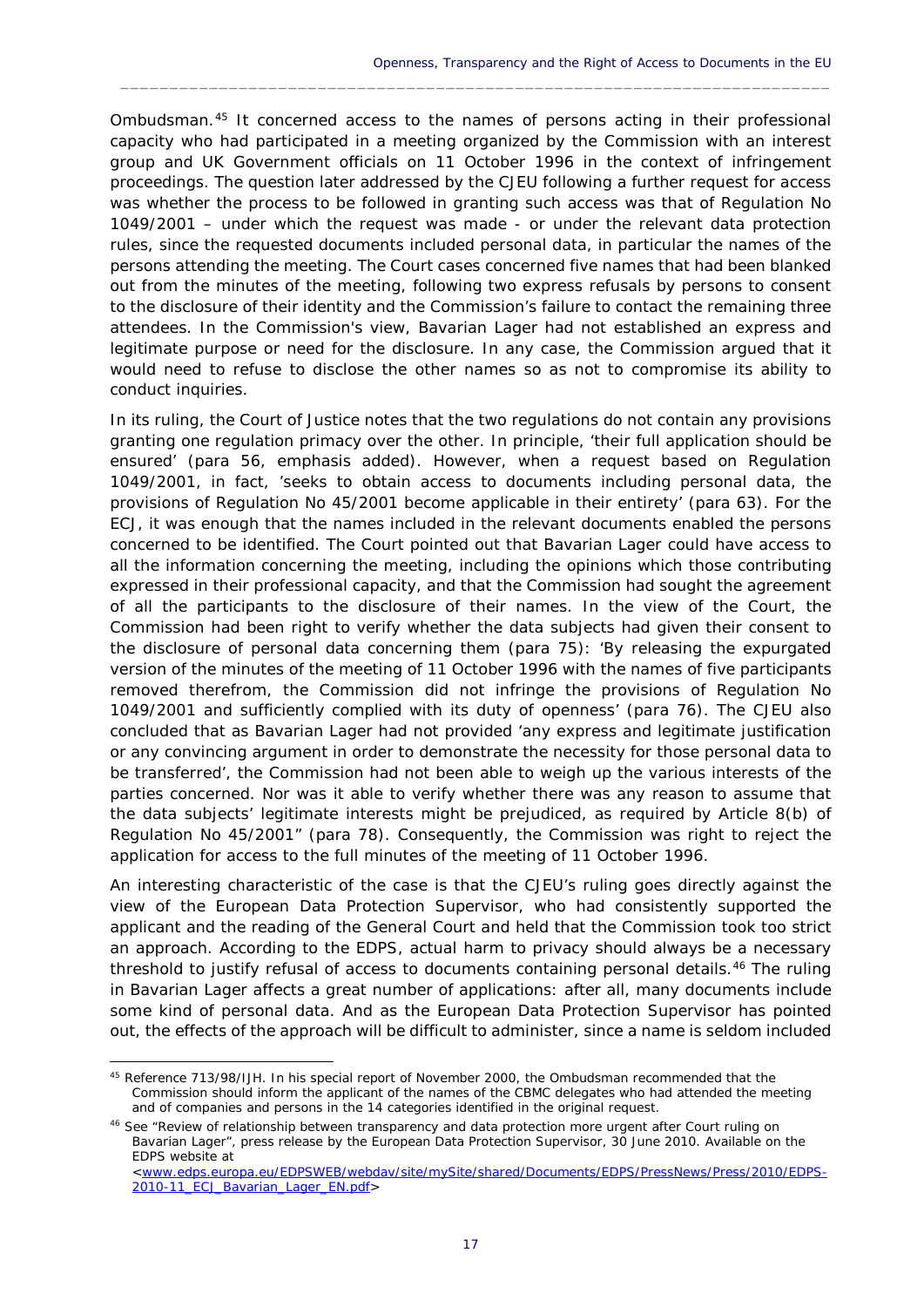in a document on its own, but is linked to other data. It is highly doubtful whether particular data can be considered in isolation.*[47](#page-19-0)* The Court's Grand Chamber later delivered another similar ruling in *Schecke*[48](#page-19-1) in which the CJEU declared void those provisions that required the publication of names of natural persons that receive agricultural aid. The justification given for this far-reaching conclusion is that these provisions were in conflict with the right of private life and protection of personal data included in the EU Charter. There was, yet again, no consideration of the harm caused, nor of the fact that the data was already legally in the public domain.

**\_\_\_\_\_\_\_\_\_\_\_\_\_\_\_\_\_\_\_\_\_\_\_\_\_\_\_\_\_\_\_\_\_\_\_\_\_\_\_\_\_\_\_\_\_\_\_\_\_\_\_\_\_\_\_\_\_\_\_\_\_\_\_\_\_**

Finally, in *Dennekamp II* the General Court rejected the applicant's arguments regarding the necessity of having the names of MEPs participating in the Parliament's additional pension scheme transferred in order to inform the public and enable participation in the debate on the legitimacy of the scheme, while accepting the applicant's arguments regarding the necessity of bringing to light possible conflicts of interest of the MEPs. The Court confirmed the need to demonstrate the necessity of the transfer of personal data. <sup>[49](#page-19-2)</sup> Even though the Court granted that Article 4(1)(b) does not prohibit the justification of the transfer of data on the basis of a general objective such as the public's right to information, in practice the threshold for establishing the necessity was set quite high and the public's right to information was not considered enough to satisfy the criterion. The GC emphasized the need to evaluate the appropriateness and proportionality of the transfer of the data in relation to the applicant's objective.<sup>50</sup>

But from the perspective of Regulation No 1049/2001, quite crucially, the Court jurisprudence does not give any consideration to whether granting access to the requested names in fact constituted an infringement of privacy. After all, everyone present at the famous *Bavarian Lager* meeting of 11 October 1996 was there in a public capacity, and one could assume that very little that could be characterized as 'private' affecting the participant's integrity took place at the meeting. The same applies to *Schecke*, which does not seem to involve a situation where a person's personal integrity would seem to be seriously at risk. The same argument could be made in *Dennekamp*: it is unclear whether the case concerned privacy or integrity of the individual at all given that the data related to persons in public life acting in their public roles and the use of public funds.

There is some new case law where the Court has accepted that the applicants have indeed been able to demonstrate the 'necessity' of processing personal data, with reference to 'the existence of a climate of suspicion of EFSA, often accused of partiality because of its use of experts with vested interests due to their links with industrial lobbies, and on the necessity of ensuring the transparency of EFSA's decision-making process'.[51](#page-19-4) The Court accepted that

*the disclosure of that information was, in that context, necessary to ensure the transparency of the process of adoption of a measure likely to have an impact on the activities of economic operators, in particular, in order to appreciate how the form of participation by each expert in that process might, through that expert's own scientific opinion, have influenced the content of that measure* (para 55).

The Court referred to its *Turco*, *MyTravel*, *Access Info* and *In't Veld* case law and argued that

<span id="page-19-0"></span><sup>&</sup>lt;sup>47</sup> Opinion of the European Data Protection Supervisor on the Proposal for a Regulation of the European Parliament and of the Council regarding public access to European Parliament, Council and Commission documents O.J. 2009, C 2/03, para 48.

<span id="page-19-1"></span><sup>48</sup> Joined cases Volker und Markus Schecke GbR (C-92/09) and Hartmut Eifert (C-93/09) v. Land Hessen.

<span id="page-19-2"></span><sup>49</sup> Case T-115/13 Dennekamp v European Parliament (Dennekamp II) EU:T:2015:497, para 63.

<span id="page-19-3"></span> $50$  Ibid, paras 59 and 68.

<span id="page-19-4"></span><sup>51</sup> Case C-615/13 P *ClientEarth and PAN Europe v EFSA*.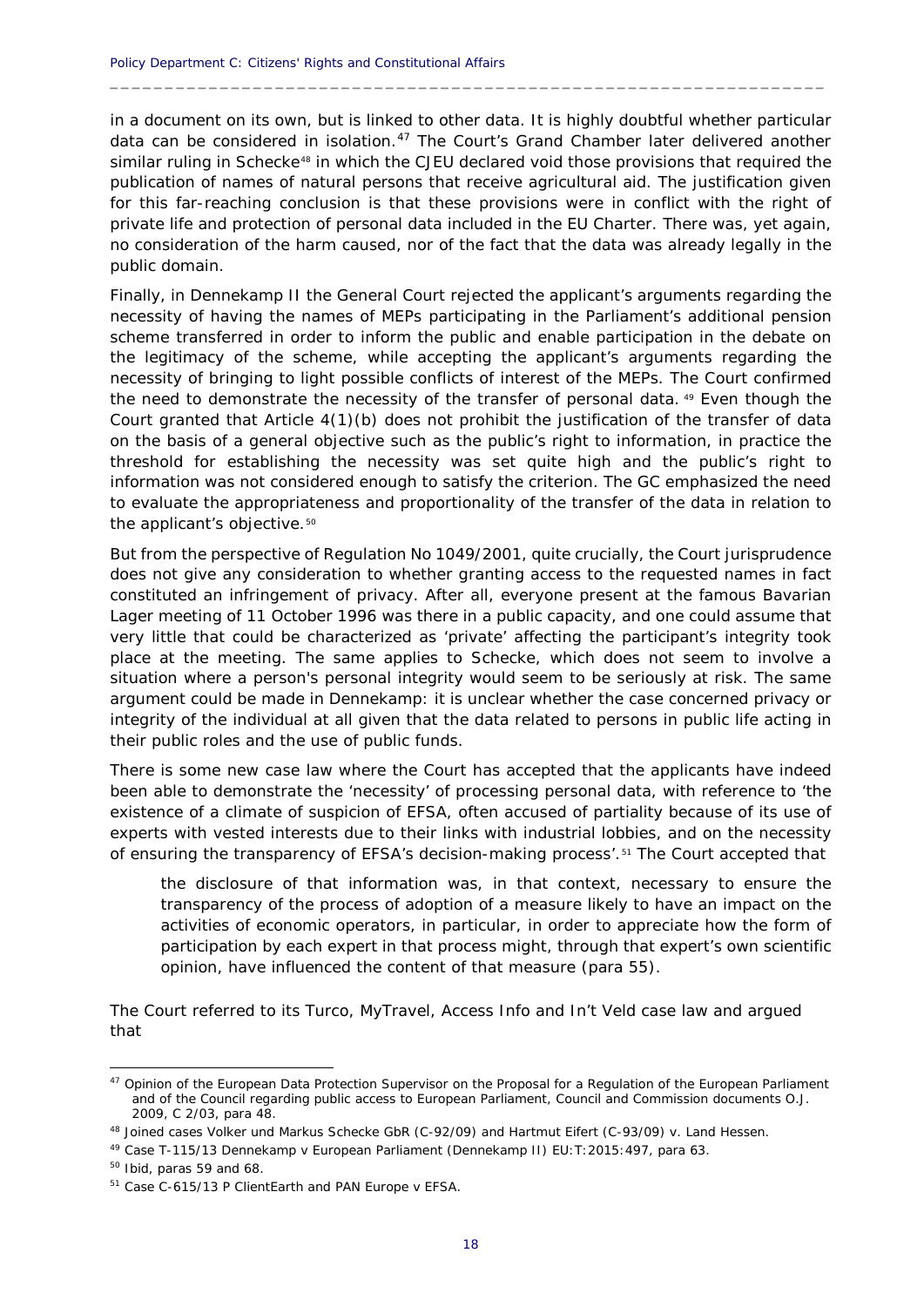*The transparency of the process followed by a public authority for the adoption of a measure of that nature contributes to that authority acquiring greater legitimacy in the eyes of the persons to whom that measure is addressed and increasing their confidence in that authority (para 56).* 

 $\_$  , and the set of the set of the set of the set of the set of the set of the set of the set of the set of the set of the set of the set of the set of the set of the set of the set of the set of the set of the set of th

The Court accepted that 'obtaining the information at issue was necessary so that the impartiality of each of those experts in carrying out their tasks as scientists in the service of EFSA could be specifically ascertained' and subsequently set aside the General Court ruling. While the ruling is important from a transparency point-of-view, it is noteworthy that it still builds entirely on the interpretation of the data protection rules.

#### <span id="page-20-0"></span>**2.6. International relations**

Recently there has been case law relating to the interpretation of the international relations exception. The first case concerned a Council Legal Service opinion on the proposed legal basis of the draft Council decision to authorise the Commission to launch negotiations for the SWIFT agreement brought by Sophie In't Veld, MEP<sup>[52](#page-20-1)</sup> The document contained legal advice concerning the choice of legal basis and EU competence. In't Veld received partial access.<sup>[53](#page-20-2)</sup> The Council lost the case in General Court and appealed to the CJEU, which delivered its ruling in July 2014,[54](#page-20-3) dismissing the Council appeal in its entirety. Both Courts rejected the Council's arguments concerning the sensitivity of its legal advice in a similar way as when the Council presented them in the legislative context. Both Courts acknowledged that the considerations relating to citizen participation and the legitimacy of administration are of a particular relevance where the Council is acting in its legislative capacity. However, the General Court stressed that the importance of transparency could not 'be ruled out in international affairs, especially where a decision authorising the opening of negotiations involves an international agreement which may have an impact on an area of the European Union's legislative activity' (para 89). The General Court particularly emphasised the substance of the envisaged agreement, which concerned the processing and exchange of information in the context of police cooperation, with potential effects on the protection of personal data, which is a fundamental right, and something that the Council was obliged to consider when establishing whether the general interest relating to greater transparency justified the full or wider disclosure of the requested document (para 92). The CJEU confirmed that the fact that a document does not relate to a legislative procedure does not entail that no examination would be necessary, keeping in mind that the non-legislative activity of the institutions also falls under the scope of the Regulation. The General Court also considered specifically the effect of the on-going procedure for concluding the international agreement and established that this was not conclusive in ascertaining whether an overriding public interest justifying disclosure existed:

*Indeed, the public interest in the transparency of the decision-making process would become meaningless if, as the Commission proposes, it were to be taken into account only in those cases where the decision-making process has come to an end (para 101).*

In conclusion, both Courts stressed the importance of protecting those elements that could reveal the strategic objectives pursued by the EU in the negotiations but established that

<span id="page-20-1"></span> <sup>52</sup> Case T-529/09, *Sophie in 't Veld v the Council* supported by the Commission (*In 't Veld I*).

<span id="page-20-2"></span><sup>53</sup> Paras 10 and 15 of the contested Council decision.

<span id="page-20-3"></span><sup>54</sup> Case C-350/12 P *Council v Sophie in't Veld.*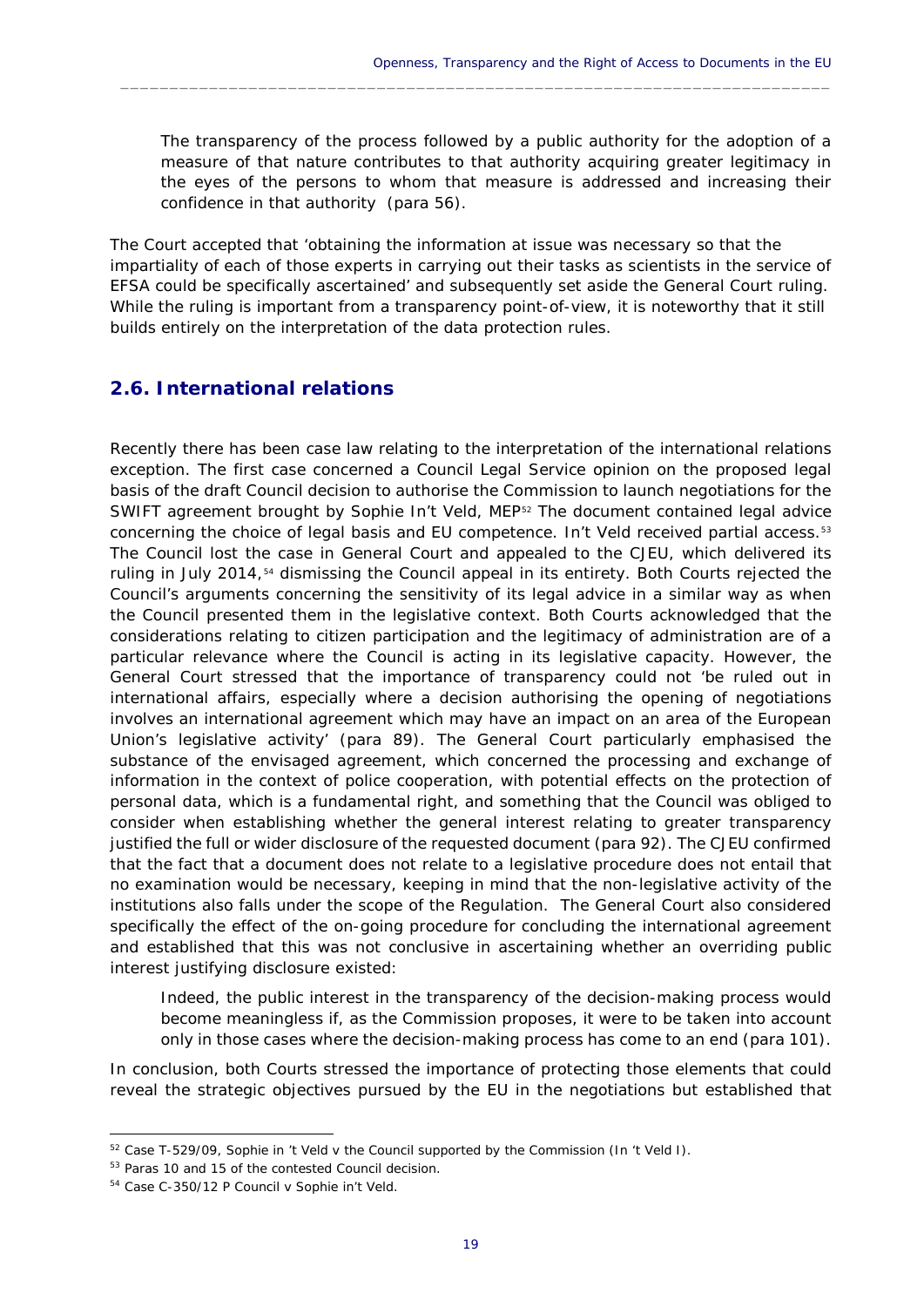outside these parts, the Council had not demonstrated how, 'specifically and actually', harm to the public interest in the field of international relations existed.

**\_\_\_\_\_\_\_\_\_\_\_\_\_\_\_\_\_\_\_\_\_\_\_\_\_\_\_\_\_\_\_\_\_\_\_\_\_\_\_\_\_\_\_\_\_\_\_\_\_\_\_\_\_\_\_\_\_\_\_\_\_\_\_\_\_**

The second case brought by Sophie in 't Veld concerned a Commission decision to refuse access to certain documents relating to the famous draft international Anti-Counterfeiting Trade Agreement,<sup>[55](#page-21-0)</sup> which the EP later refused to give its consent to and criticised for a lack of transparency in the negotiation process.[56](#page-21-1) The appeal by Sophie In't Veld in this case related more clearly to documents produced during the international stage of negotiations and not merely internal decision-making within the EU. Consequently, the General Court proved more responsive to the Commission concerns. The General Court emphasised the 'particularly sensitive and essential nature of the interests' relating to international relations, which gives the decisions on access 'a complex and delicate nature which calls for the exercise of particular care' and presumes 'some discretion' (para 108).

A particular characteristic of this case related to the agreement among the various negotiating partners that matters would remain confidential, and whether the Commission in fact had the right to consent to such a solution, keeping in mind the transparency obligations it has under the Treaties. This question has been raised both before the General Court and the European Ombudsman. The Court did not address the appropriateness of confidentiality agreements, but accepted that the confidentiality commitment had not been specifically invoked by the Commission, that its refusal had been legally based on Article 4(1)(a), and that the disclosure of EU positions in international negotiations could indeed damage the protection of the public interest as regards international relations. This could happen by indirectly disclosing the positions of other parties to the negotiations. Alternatively, EU positions are

*by definition, subject to change depending on the course of those negotiations, and on concessions and compromises made in that context by the various stakeholders. As has already been noted, the formulation of negotiating positions may involve a number of tactical considerations of the negotiators, including the European Union itself. In that context, it is possible that the disclosure by the European Union, to the public, of its own negotiating positions, even though the negotiating positions of the other parties remain secret, could, in practice, have a negative effect on the negotiating position of the European Union (para 125).*

The Court also held that the unilateral disclosure of positions by one party may be likely to seriously undermine the mutual trust which is essential to the effectiveness of negotiations, the maintenance of which is a very delicate exercise in the context of international relations (para 126). Finally, since the international relations exception was mandatory and thus involved no public interest test, 'any argument based on an overriding public interest in disclosure must be rejected as ineffective' (para 131). The ruling in *In't Veld II* is extremely detailed, following the Court's examination of the requested documents and ruling on the parts that the Council should have handed out.

The third and final case involving an international agreement was brought by Professor Leonard Besselink concerning a draft negotiating mandate, the draft Council Decision authorising the Commission to negotiate the EU Accession Agreement to the European Convention of Human Rights (ECHR).<sup>[57](#page-21-2)</sup> The Court found that the Council had interpreted the exceptions too broadly. It could not be used to justify a refusal to hand out the negotiation directive, which concerned the protocols to which the EU was seeking to accede, especially

<span id="page-21-0"></span> <sup>55</sup> Case T-301/10, *Sophie in 't Veld v the Commission* (In 't Veld II).

<span id="page-21-1"></span><sup>&</sup>lt;sup>56</sup> See European Parliament written declaration 12/2010 on the lack of a transparent process for the Anti-Counterfeiting Trade Agreement (ACTA) and potentially objectionable content.

<span id="page-21-2"></span><sup>57</sup> Case T-331/11, *Leonard Besselink v the Council*.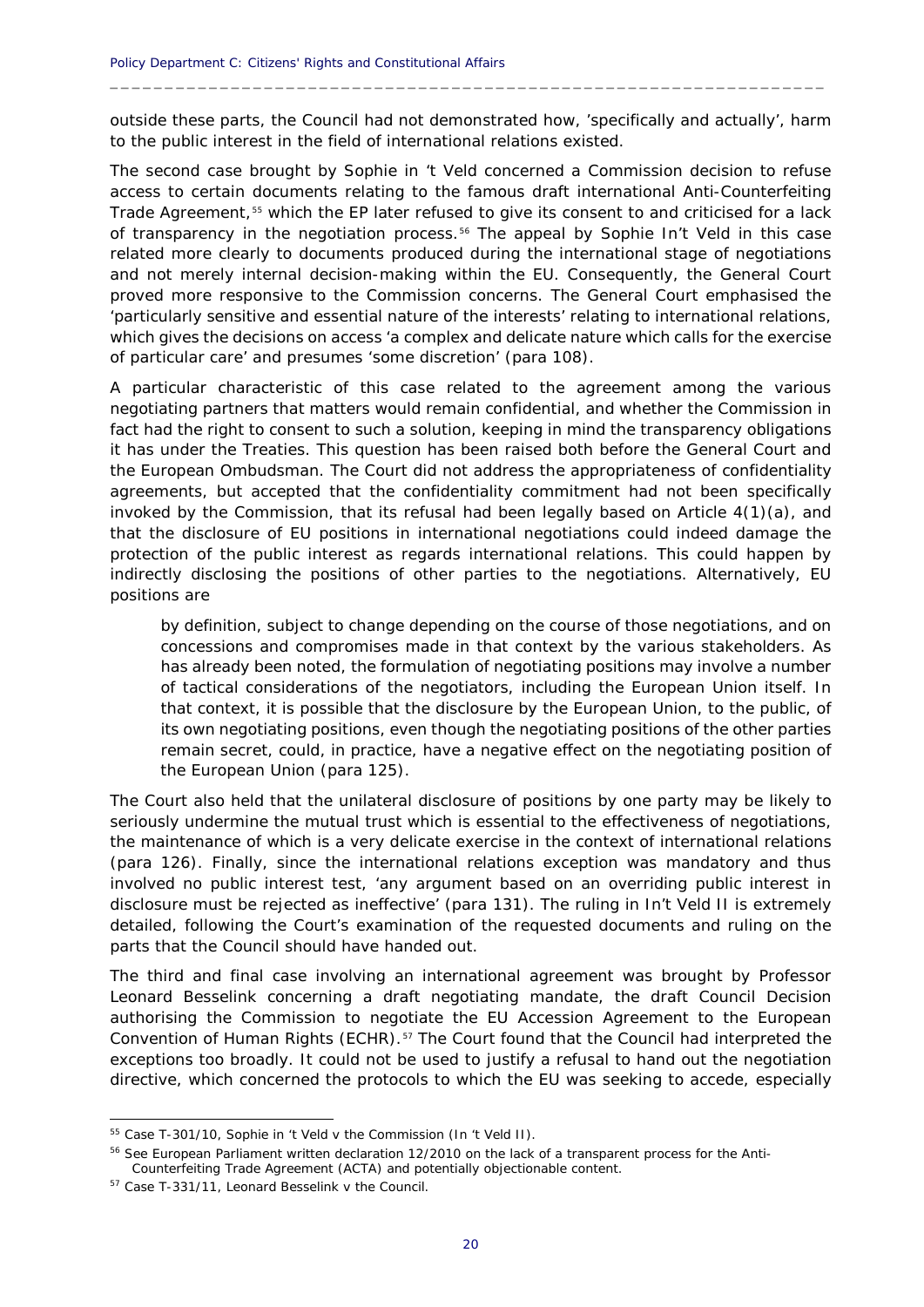since the matter was not subject to negotiations and the contents of the said directive had been communicated to the EU's negotiating partners. But the Court accepted that even if some parts of the other negotiating directives had been published, their precise content had not been previously disclosed, and could have been exploited by the EU's negotiating partners, thus establishing a risk to the EU's international relations. The Court did not discuss the fact that unlike in the ACTA case described above, the EU's negotiating partner, the Council of Europe, had in fact been exceptionally open and placed all its negotiating directives on the internet, which should have had some effect on the need to maintain a climate of confidence. But the Court did establish that those parts of the directives which merely referred to the principles that should govern the relevant negotiations, such as those contained in Article 6(2) TEU and Protocol 8, or the list of questions to be addressed in the negotiations should have been handed out.

 $\_$  , and the set of the set of the set of the set of the set of the set of the set of the set of the set of the set of the set of the set of the set of the set of the set of the set of the set of the set of the set of th

Overall the existing jurisprudence demonstrates that both the Council and the Commission have seen the international relations exception as a broad one. The Court has shown sensitivity to these claims and acknowledged that a certain discretion in applying the exception exists, but also as a rule established that the institutions have implemented the provision too broadly, in particular in *In't Veld I* and *Besselink.* Finally, an important feature of this jurisprudence concerns the substance of all of the relevant agreements. They are fundamentally important international agreements that have implications for the life of individual citizens, which should have implications for the applicable transparency requirements. A key element in the recent jurisprudence is the General Court's recognition that even if international relations do not fall under legislative matters, transparency still has a function and its requirements must be taken into account. These cases have also demonstrated that international relations should not as a policy field be treated as a categorical exception, and that there are matters where – despite the fact that they formally fall under international relations – it should be possible to take into account the public interest relating to transparency, especially if the possible harm of disclosure seems limited or rather hypothetical.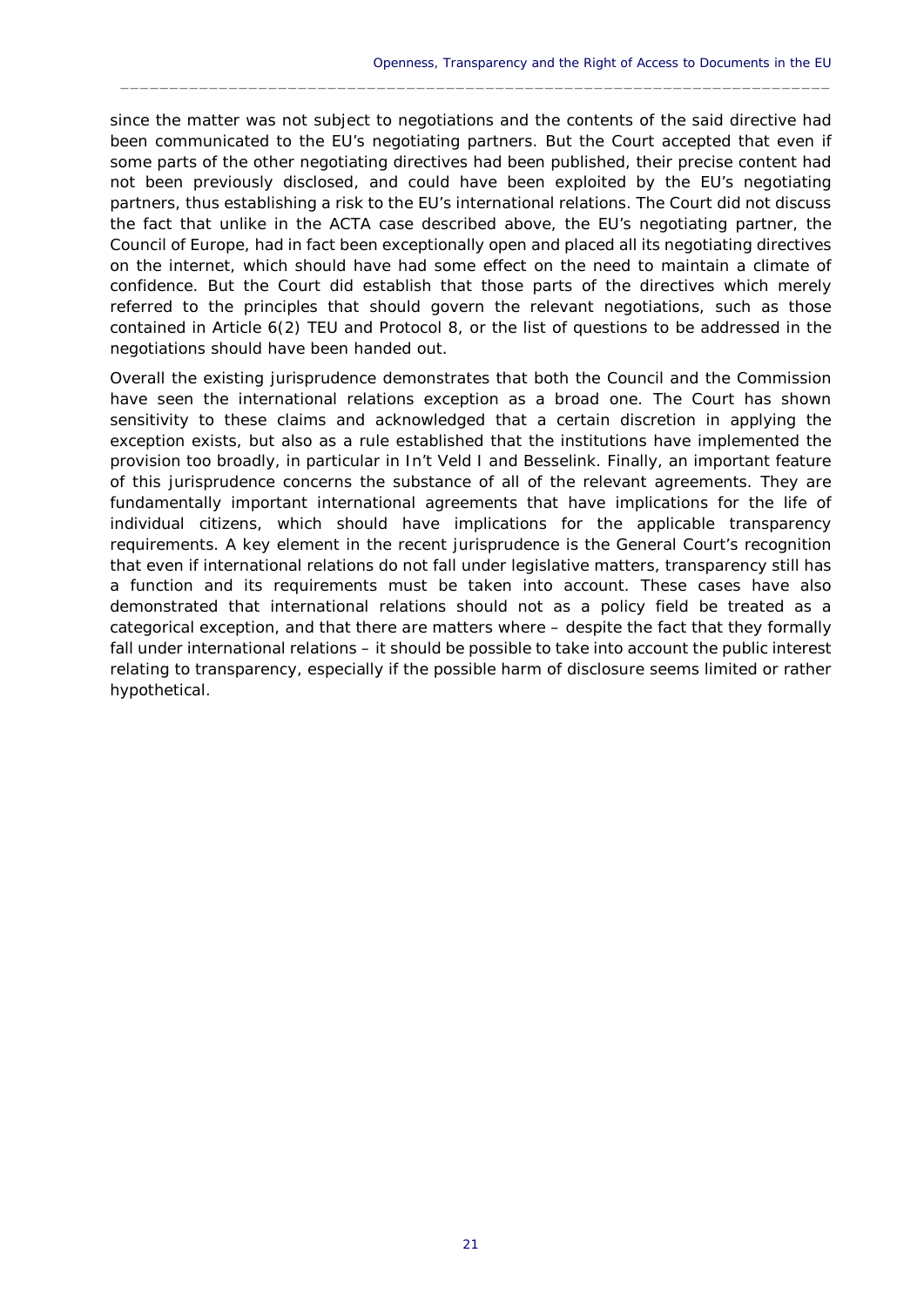## <span id="page-23-0"></span>**3. CURRENT AND FUTURE CHALLENGES**

In the context of this short briefing note we have raised a number of core issues in terms of fundamental changes that have occurred since the adoption of the Access Regulation some fifteen years ago in the legal context of openness at the level of the EU, in particular in the provisions of the Treaty of Lisbon. At the same time we have highlighted through a number of core issues some, at times conflicting strands, in the case law of the Courts in Luxembourg that have enabled litigants to raise issues that they have encountered in practice especially over the course of the past seven years since the Treaty of Lisbon entered into force. This is by no means meant to be an exhaustive overview but is necessarily selective.

**\_\_\_\_\_\_\_\_\_\_\_\_\_\_\_\_\_\_\_\_\_\_\_\_\_\_\_\_\_\_\_\_\_\_\_\_\_\_\_\_\_\_\_\_\_\_\_\_\_\_\_\_\_\_\_\_\_\_\_\_\_\_\_\_\_**

Our approach in this penultimate section is to summarise a number of key themes that can be considered as both current and future challenges. At the same time we raise a number of other challenges both in terms of procedure, scope and substance that are in our view of primordial importance in trying to take the issue of openness in the EU further at this particularly crucial stage in its evolution.

It is helpful at this stage in our view to go back to first principles. Access to documents or freedom of information legislation is generally designed to enable the public in one form or another to gain access to documents from the administration about its more general rulemaking functions (as opposed to privileged party access in specific individual case, which is guaranteed by Article 41 CFR and should be secured by EU legislation). This was the original motivation for three institutions –the Commission, the Council and the European Parliamentto voluntarily assume access to documents rules after the adoption of the Maastricht Treaty in 1992. Even at that time – some 24 years ago- these three institutions operating at the supranational level had not only differing degrees of administration but also were all involved in different stages of the legislative process as such. From the very beginning the access to documents provisions were meant to apply to both documents in the realm of administration as well as in the realm of legislation.

One of the distinguishing features of the supranational level compared to the national level is that EU legislative processes have been notoriously closed. This had to do with the fact that traditionally the Council of Ministers adopted EU legislation by negotiating behind closed doors between the representatives of the Member States. It was only since 1992 that the European Parliament has gradually acquired a stronger and more equal role in the legislative process, reaching its pinnacle in the Treaty of Lisbon with a full and equal power of codecision (with limited exceptions). One way that the European Parliament has contributed in recent years to establishing the outer limits of access to legislative documents, in particular of the Council and the Commission, has been through cases brought by individual MEPs under the existing Access Regulation (including *Hautala, Turco, In 't Veld* and *Schlyter*). This has been supplemented by 'test cases' brought by NGO's or individuals (*Access Info Europe, LPN, ClientEarth, Besselink* and *De Capitani).*

The reason may well be that in the vacuum of a failure to agree the terms of revision of the access Regulation (and in particular the perceived attempted 'watering down' of the existing status quo by the Commission and the Council in particular) there was no other way for individual MEPs to challenge denials of access to documents in general legislative processes or quasi-legislative processes than through the Courts and the direct route provided in the Access Regulation in particular. Many of these cases (in particular *In't Veld*) also illustrate failures to guarantee the Parliament interinstitutional (privileged) access to Council and Commission documents when this would be necessary for the Parliament to exercise its Treaty-based functions.

These cases have emphasised the fundamental nature of access to documents that are part of the legislative process and in particular in *Turco* and *Access Info Europe* the Court has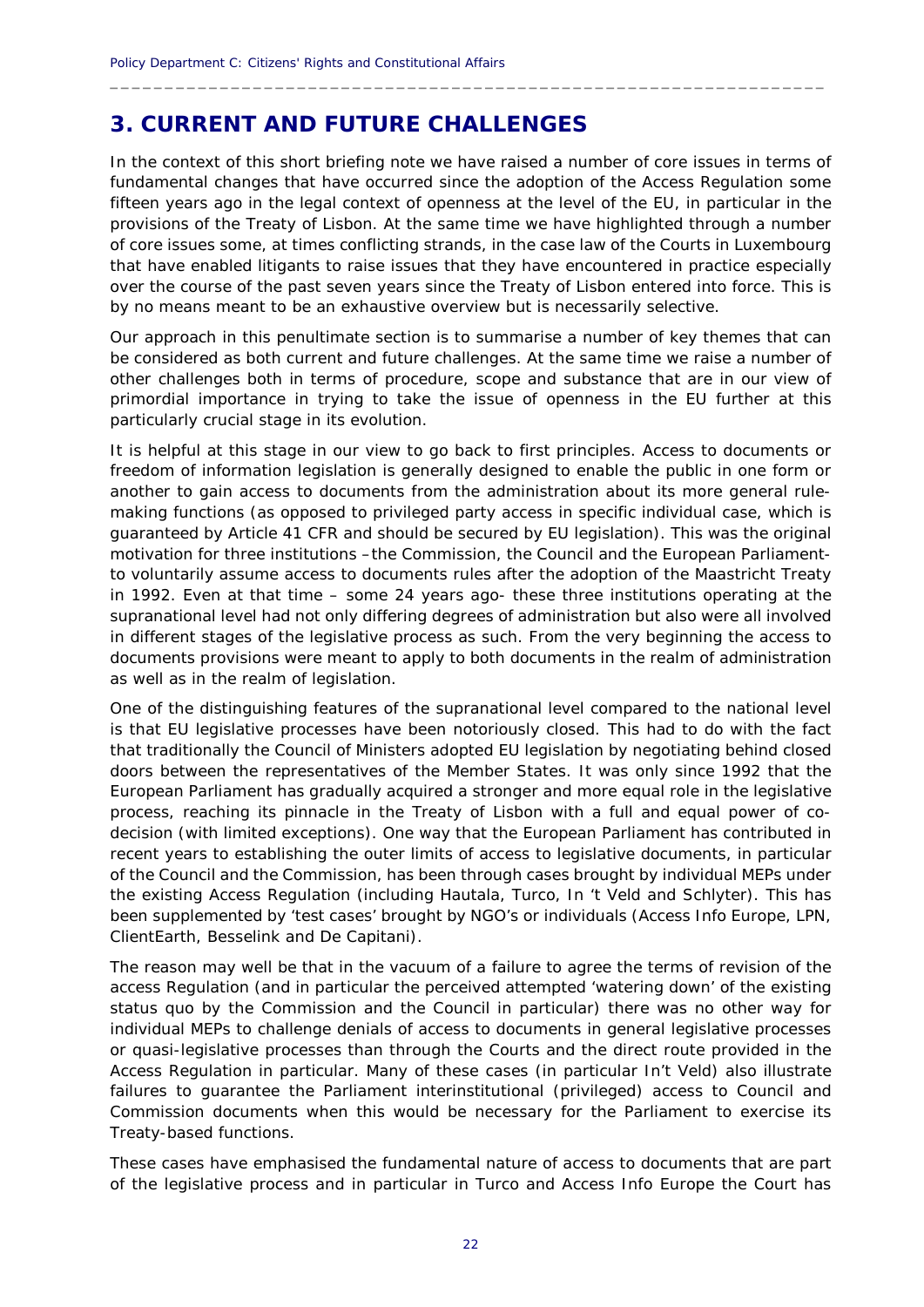been categorical as to the democratic foundations of the right of access to documents in this context. It does not follow however that access to documents of an administrative nature are not covered by the Access Regulation. This is a key challenge in the coming period as the CJEU faces appeals from rulings of the General Court that conclude otherwise. This issue is particularly important in the context of access to Commission documents where many of the activities of the Commission are 'administrative' and managerial in nature and may well involve contacts with Member States, including in particular infringement cases and EU pilot procedures, where the Courts' recent case law creates presumptions of secrecy for documents that have already been lawfully in the public domain and are related to the legislative procedure at either EU or national level or both.

 $\_$  , and the set of the set of the set of the set of the set of the set of the set of the set of the set of the set of the set of the set of the set of the set of the set of the set of the set of the set of the set of th

The implication in some of the recent case law is the assumption that there is a lesser public interest in openness when it comes to administrative activities as opposed to legislative activities. Public access to documents of a public administration concerns matters that are in the general public interest and does not just involve a bilateral relationship between the administration and the person or organization seeking access. This is a particularly important challenge in the context of the varied nature of the (non-legislative) administration by the Commission in particular which stretches well beyond the more familiar terrain of infringement actions, state aids, competition law to more novel areas of administration at the supranational level (for example in the context of the European Semester or of migration or other data-bases).

Another challenge (that is being appealed at present) relates to legislative impact assessments and public access in that regard. Impact assessments are a decisive stage with major implications for legislative outcomes. In our view it is the public interest in access that should be leading when there is no compelling reason for secrecy. Moreover, there should be no presumption of secrecy but of openness and any compelling need for secrecy should be construed as narrowly as possible and also limited in time.

Challenges remain also in the arena of public access to documents in the legislative sphere. Most prominently these relate to early stage agreements (trilogues) which is being litigated before the CJEU at present as well as being subject to an Ombudsman own initiative enquiry. One of the challenges for the future is for the European Parliament to pro-actively make available online the documents under discussion in this context, both in real time and ex post facto. The new Interinstitutional agreement (IIA) on better regulation places the three institutions under an obligation to 'ensure the transparency of legislative procedures, on the basis of relevant legislation and case-law, including an appropriate handling of trilateral negotiations' (para 38). It also refers to the need to develop 'platforms and tools to that end, with a view to establishing a dedicated joint database on the state of play of legislative files '. This is one of the areas where the Parliament can lead by doing.

In this context it is particularly important that the Parliament is also perceived as being led more by a presumption of openness rather than a presumption of secrecy. As far as the Council is concerned, case law now establishes that access to Member State positions and legal service opinions should be secured already while the legislative procedure is on-going, but the Council practice remains restrictive and its Rules of Procedure have not been updated to reflect the recent jurisprudence. The Council Register remains difficult to use and it is currently complicated to find documents relating to legislative procedures without detailed data about the relevant document. Without a comprehensive and well-function register with user-friendly search tools it is also difficult to get an overall picture of the proportion of legislative documents that are in fact subject to direct access under Article 12 of the Access Regulation.

In the context of creating a joint database on legislative files, the Parliament should also stress the importance of creating comprehensive registers even for other than legislative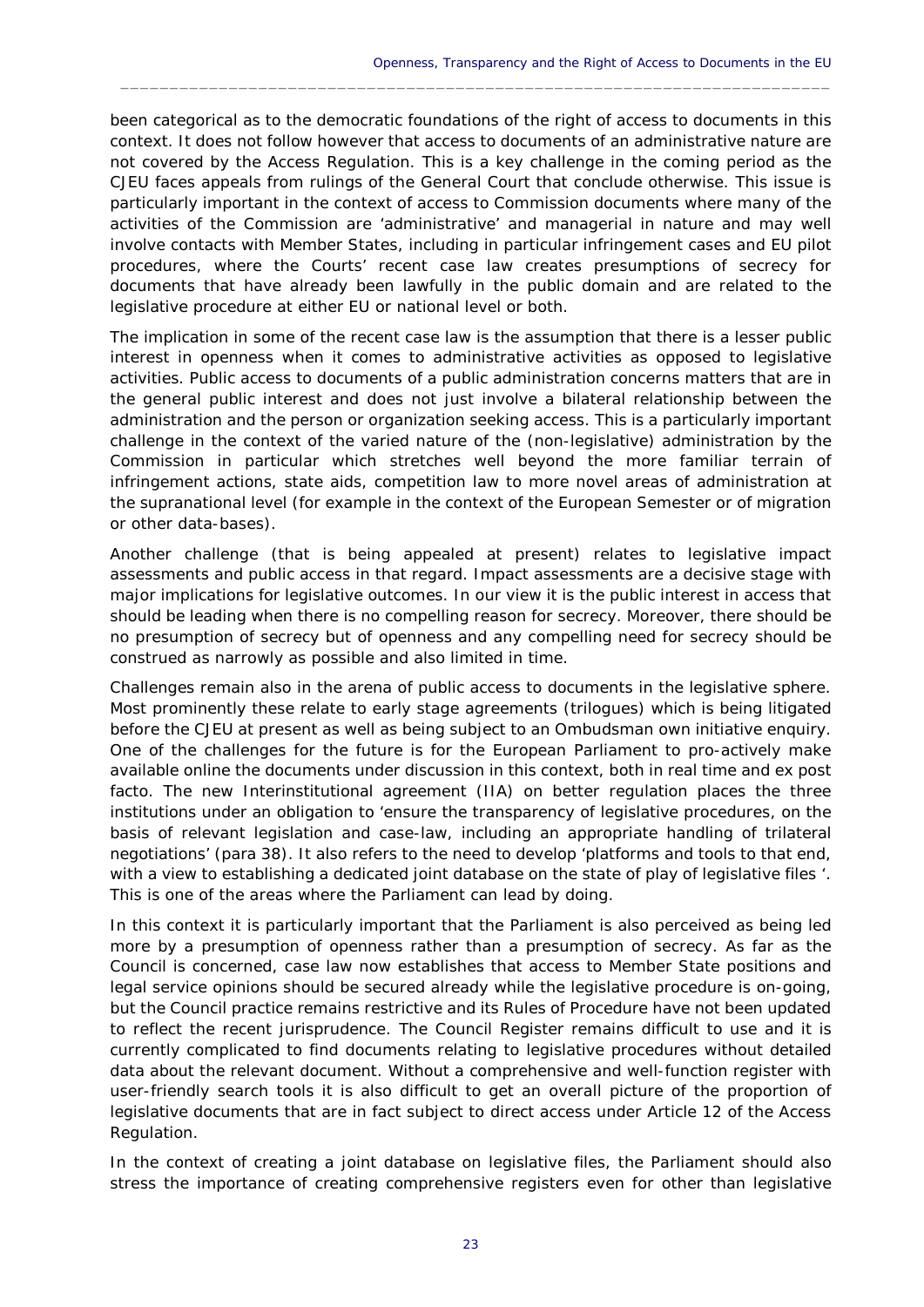matters. The fact that many institutions  $-$  in particular the Commission  $-$  do not have comprehensive and public registers makes making access to documents difficult for citizens, but also create an additional administrative burden by making it difficult to identify the requested documents.

**\_\_\_\_\_\_\_\_\_\_\_\_\_\_\_\_\_\_\_\_\_\_\_\_\_\_\_\_\_\_\_\_\_\_\_\_\_\_\_\_\_\_\_\_\_\_\_\_\_\_\_\_\_\_\_\_\_\_\_\_\_\_\_\_\_**

In this context the Parliament should re-consider its own rules on its own documents and broaden their scope in particular as regards documents that are currently considered its internal documents and documents drawn up by individual Members or political groups, and that currently constitute 'Parliament documents' for the purposes of access to documents only if they are tabled under the Rules of Procedure. Such documents may be significant from policy development point of view, and should in that case be subject to public access rule and the principle of transparency unless their disclosure would cause harm.

The institutional scope of application of Regulation 1049/2001 should be updated to correspond to the requirements of the Treaty of Lisbon. The Treaty allows an access-free zone only in terms of the ECB and EIB in terms of their policy-making activities and the CJEU in terms of adjudication. That the Council currently proposes similar access-free zones for Eurojust and the European Public Prosecutors Office is in violation of the Treaty. These proposals are currently discussed in the Parliament and should be rejected.

We further question whether in the longer term it remains justified for the ECB to be excluded from the provisions of the Access Regulation with regard to its policy-making and other tasks; the need for secrecy in the different contexts within which it operates can be sufficiently justified on the basis of the exceptions to the general rule. We believe that this is an issue for the next Treaty amendment process as is the general exemption contained for the CJEU.

In the meantime, the CJEU should be encouraged to facilitate more pro-actively access to its own documents and the documents of intervening parties in a structured and transparent manner, except where the requirements of secrecy prevail. The right to a public and fair hearing is a right protected by key human rights instruments and Article 47 of the Charter of Fundamental Rights. We do not see grounds for categorically limiting access to documents relating to pending cases, also linked to the recent moves to allow secret evidence in the Court.

Both international relations and the protection of privacy and integrity currently constitute mandatory exceptions in the Access Regulation. Therefore the application of these exceptions does not formally enable taking into consideration the public interest relating to disclosure through balancing. The existence of mandatory exceptions is not in line with international standards, including the new Council of Europe Convention that the Member States are signatories to (and many have also ratified).

A major challenge lies in the area of international agreements both now and for the future. In recent years it has become obvious that international agreements can substitute legislation in many ways and in any event often have quasi-legislative effects for citizens. Progress has been made in this context both through Court challenges (eg *In 't Veld*) and through ongoing 'successes' by the European Ombudsman in this context (for example in the context of TTIP). However we recommend that in the context of amending the existing Access Regulation the categorical nature of the exemption for 'international relations' is reconsidered in view of the institutional practice of adopting far-reaching rights and obligations for citizens through the medium of international agreements (in particular with the United States in recent years).

The balance between transparency and data protection is currently too strongly tilted towards the latter and disregards the fact that transparency and openness are also fundamental rights that should override especially in situations where disclosure does not create harm for privacy. The need to re-consider this issue is imperative with the forthcoming entry into force of the new Data protection Regulation. Dialogue with the European Data Protection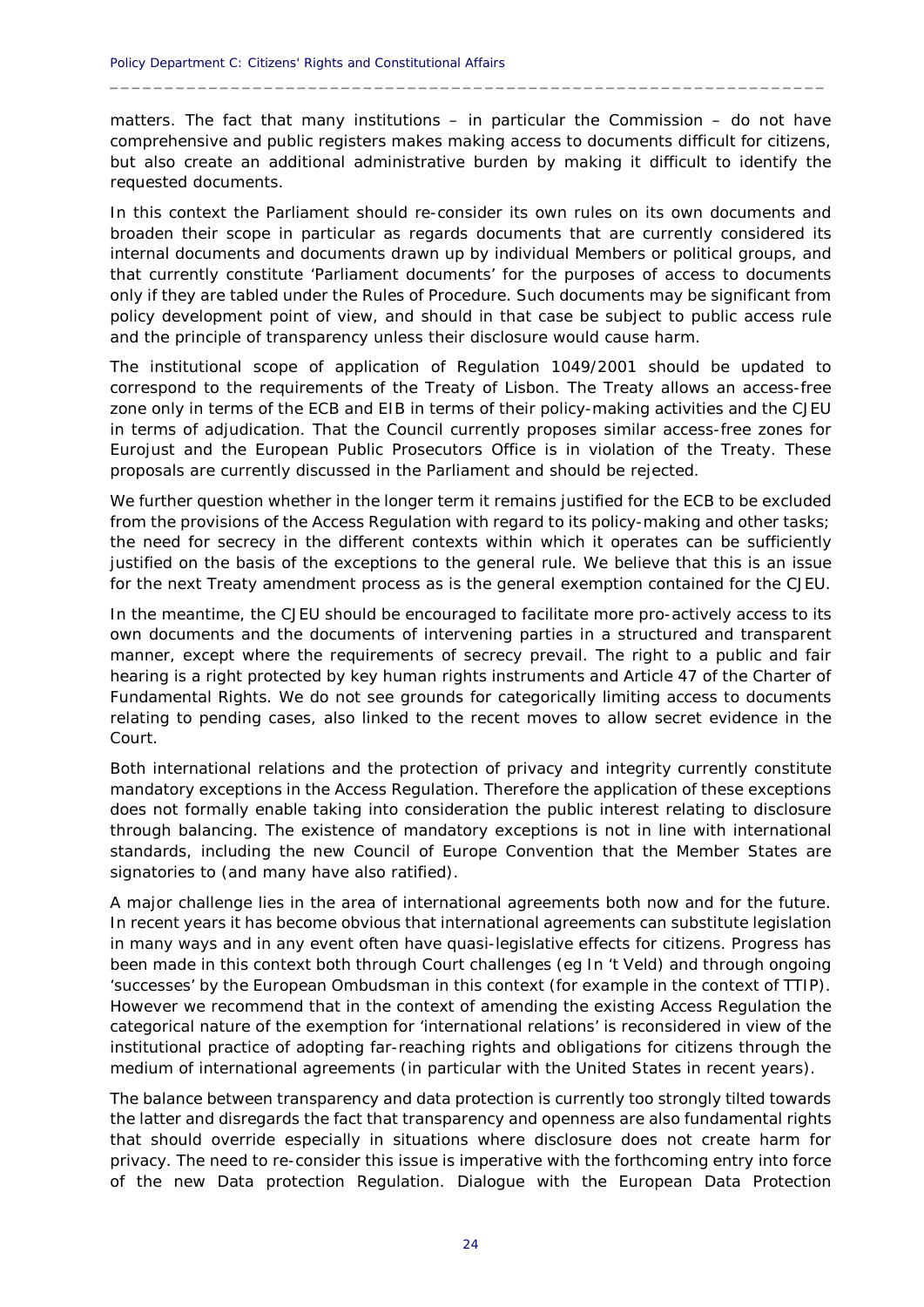Supervisor is crucial in striking the right balance between these two fundamental rights in a manner that does justice to the public interest as well as to specific private interests and account being taken of the public context in which persons (officials and others) operate.

 $\_$  , and the set of the set of the set of the set of the set of the set of the set of the set of the set of the set of the set of the set of the set of the set of the set of the set of the set of the set of the set of th

Finally with new legislation on access to documents it is timely to consider EU wide legislation on secrecy with horizontal rules on classification of documents that would replace the current discretionary internal rules of different institutions, organs, bodies and agencies. A major ongoing challenge is the fact that internal discretionary rules on document classification apply to remove whole categories of documents from the public domain even when it is not clear in whose 'public' (Union?) interest that is. The large category of limited documents (unclassified but controlled) documents even prevent national parliaments from discussing their content in public – a concrete undermining of democratic representation and hamper the effectiveness of national access to documents regimes. This represents a considerable challenge and one that would benefit from an open public debate and the legal form of EU wide legislation.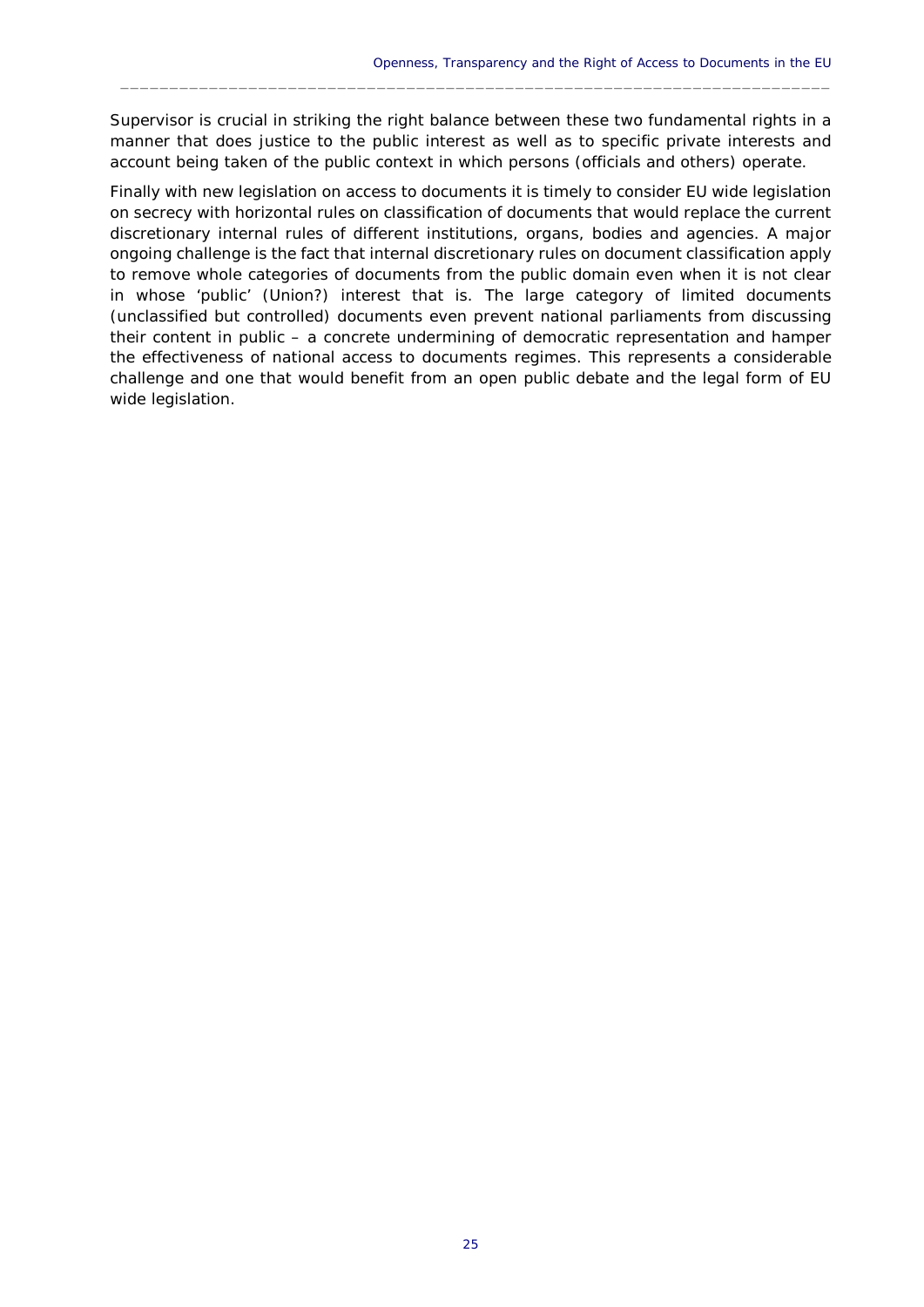# <span id="page-27-0"></span>**4. CONCLUSIONS AND POLICY RECOMMENDATIONS**

• **EU legislation on access to documents is seriously outdated** both in terms of the Treaty of Lisbon and framing institutional practices by a range of EU institutions, organs, bodies and agencies operating across a wide-range of policy fields. The scope and substance of the legal framework need to be adjusted in line with Article 15 TFEU and Article 10 TEU.

**\_\_\_\_\_\_\_\_\_\_\_\_\_\_\_\_\_\_\_\_\_\_\_\_\_\_\_\_\_\_\_\_\_\_\_\_\_\_\_\_\_\_\_\_\_\_\_\_\_\_\_\_\_\_\_\_\_\_\_\_\_\_\_\_\_**

- The **status quo is structurally inadequate.** The CJEU is confronted with specific issues and outdated legislation on an ad hoc basis but cannot re-design the general system. Nor can the European Ombudsman, although her work is increasingly significant in bringing specific secretive practices to light and tackling them both on a case by case basis and more structurally through a growing number of own initiative enquiries. It is **the democratic responsibility of the EU legislator** to re-ignite the amendment of the legislative rules in line with the Treaty of Lisbon taking into account the changed institutional context to that which prevailed in 2008 when the Commission made its proposal. A new proposal is needed and the EP can lead the way in terms of substance. It can profitably do so by engaging in a dialogue in this regard with both the European Ombudsman and the European Data Protection Supervisor.
- **There should be no access-free zones** either in terms of personal scope or in terms of substance (policy area or stage of procedure) apart from those specifically established by the Treaty. The general presumption is of openness in line with the Treaty. The Treaty recognises no general presumptions of secrecy (such as those recently introduced by the Commission and confirmed by the Court), only exceptions to the principle of openness that should be articulated also in terms of an evolving understanding of public interest. The Treaty allows an access-free zone only in terms of the ECB and EIB in terms of their policy-making activities and the CJEU in terms of adjudication. The fact that the Council currently proposes similar access-free zones for Eurojust and the European Public Prosecutors Office is in violation of the Treaty.
- The institutional scope of application of Regulation 1049/2001 should be updated to correspond with the requirements of the Treaty of Lisbon. At the same time we question whether it remains justified for **the ECB** to be excluded from the provisions of the Access Regulation with regard to its policy-making and other tasks given the manner that these tasks have expanded both in law and in practice since 2008. We do not see why it requires a blanket exemption anymore – its justifiable need for secrecy in the different contexts within which it operates can be sufficiently guaranteed on the basis of the **existing exceptions to the general rules on public access.**
- **The CJEU** should be encouraged to facilitate more pro-actively the access to its own documents and the documents of intervening parties in a structured and transparent manner, except where the requirements of secrecy should prevail (in particular as regards deliberations among the judges) in the public interest.
- The **European Parliament** is in the best position **to lead efforts to re-start the legislative procedure** on reforming the Access Regulation. The drafting of a new proposal for a regulation could be undertaken by it and then forwarded to the Commission as a means of re-opening the debate. Formally it is the Commission that has to re-launch a (new) legislative procedure beyond the inadequate content of both its 2008 and its 2011 proposals for the reform of Regulation 1049/2001. The aim, almost seven years after the Treaty of Lisbon entered into force, should be more ambitious. It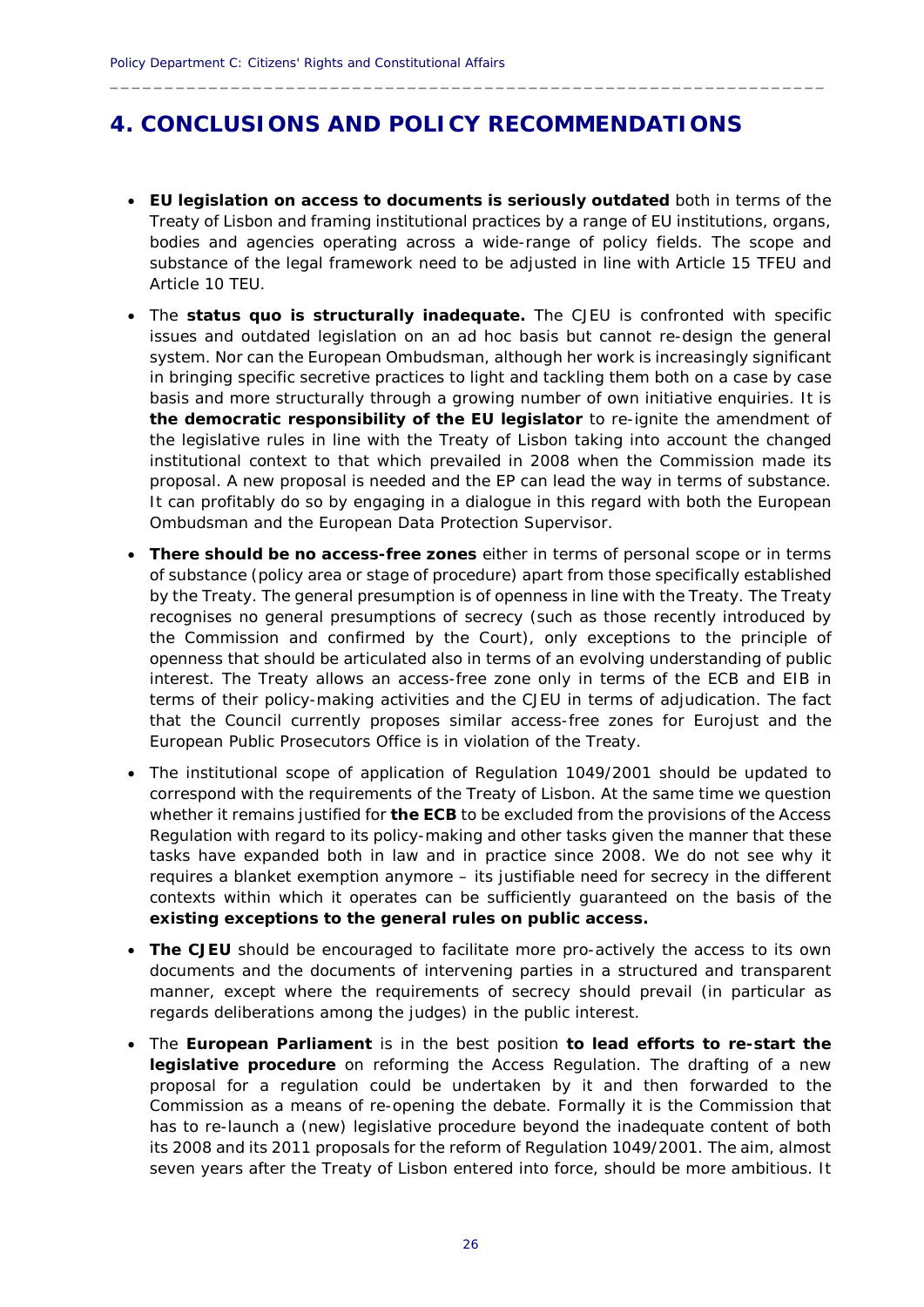should be to broaden significantly the scope of the existing Access Regulation after the Treaty of Lisbon as well as to re-consider the ongoing need for mandatory exceptions that are not balanced in some way against the public interest. The **scope of public interest in the contemporary EU needs some re-consideration** in particular since its articulation in Court jurisprudence has remained vague and not always consistent.

 $\_$  , and the set of the set of the set of the set of the set of the set of the set of the set of the set of the set of the set of the set of the set of the set of the set of the set of the set of the set of the set of th

- The European Parliament could also lead by **pro-actively creating a website** that gathers documents that form part of early legislative procedures (trilogues) for public access and by encouraging the other institutions (especially the Commission) to set up comprehensive registers of documents.
- **Administrative documents** (including documents relating to infringement and EU Pilot procedures) and documents relating to **international relations** should explicitly be subject to the general principle of transparency and should be released unless their disclosure can be verified to cause harm to the protected interests.
- The **balance between transparency and data protection** is currently too strongly tilted towards the latter and disregards the fact that transparency and openness are also fundamental rights that should override especially in situations where disclosure does not create harm for privacy. The need to re-consider this issue is imperative with the forthcoming entry into force of the new Data protection Regulation and the subsequent need to update Regulation No 45/2001.
- With new legislation on access to documents it is timely to consider **EU wide legislation on secrecy** with horizontal rules on **classification of documents** that would replace the current discretionary internal rules of different institutions, organs, bodies and agencies.